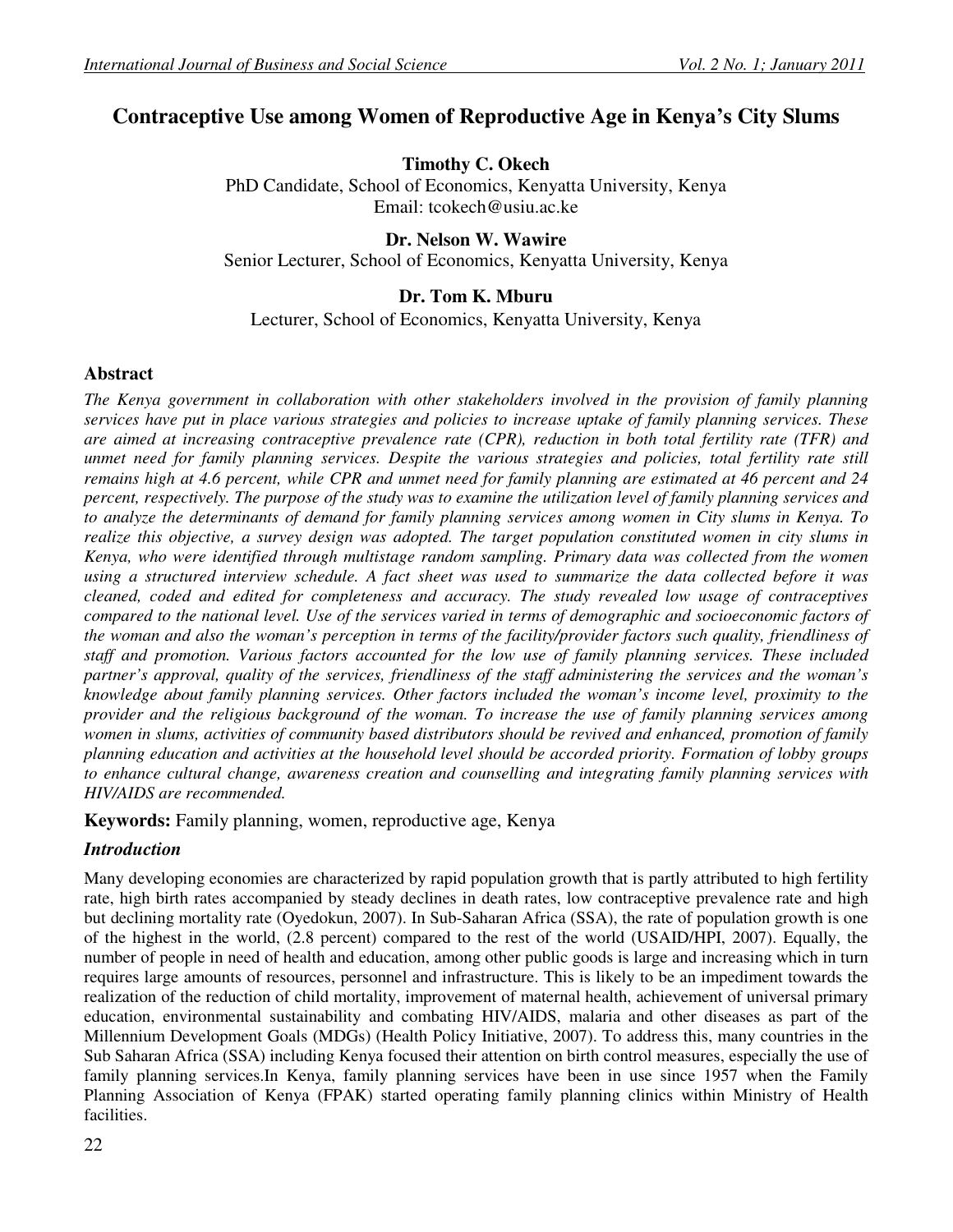The government recognized the importance of family planning soon after independence, and formally accepted population planning and family planning as part of the National Planning Strategies (Republic of Kenya, 1965).

To enhance its commitment, the Government of Kenya established the National Council for Population and Development (NCPD) in 1982. The mandate of the institution was to formulate population policies and strategies aimed at reducing Kenya's population growth rate. In the Kenya Health Policy Framework (KHPF) of 1994, the Government identified population development as a priority strategy for achieving balanced socio economic development. In the report, reproductive health components were identified as one of key strategies. Specifically, the Government prioritised reduction in fertility rate as well as increase in the proportion of health facilities providing integrated reproductive health services including family planning (FP) services as key priority in population development. To reinforce its commitment further, the government launched Sessional Paper No. 1 of 1996 on National Population Policy for Sustainable Development, in which it recognized population challenges as unmet need for family planning and high level of adolescent fertility. As a result, the government reiterated its commitment to increasing availability, acceptability and affordability of quality family planning services.

To ensure quality provision of these services, the government, through the Ministry of Health (MOH), developed guidelines and standards for family planning service providers in 1991. The guidelines were not only developed to assist family planning providers in educating clients, but also to determine and provide the best method for clients' needs and to instruct the clients in the use of method and follow-up (Republic of Kenya, 1991). The guidelines were however reviewed in 1997 and consequently incorporated in the Reproductive Health/Family Planning Policy Guidelines and Standards for Service Providers (Republic of Kenya, 2007). In the policy document, provision of quality and sustainable family planning services was identified as the main goal that would help to reduce the unmet needs for family planning. As part of its commitment in addressing population growth, the Government in the National Health Sector Strategic Plan II (NHSSP-II) of 2005-2010 specified the Kenya Essential Health Package (KEPH). In the package, a wide range of population growth issues was addressed. These range from maternal health infections, nutritional deficiencies, family planning and child spacing. The Government further reiterated its commitment in containing population growth in the Vision 2030 and National Population Census report of 2010 through various interventions including provision of family planning services (Republic of Kenya, 2007b; Republic of Kenya, 2010).

### *Trends in Fertility Rate and Contraceptive use in Kenya*

The policy developed by the Government since 1968 remained dormant until the findings from the World Fertility Survey (WFS) in 1977 showed that Kenya had one of the highest fertility rates in the world of 8 children per woman (WFS, 1977). This statistic served to focus both policy and public attention on fertility issues and to reinvigorate the population policy, with the result that substantial national and international support was dedicated to developing and strengthening a vigorous national family planning programme. The impact of this was remarkable, as the fertility rate declined from 8.1 children per woman in 1977 to 6.7, 4.7 and 4.6 in 1989, 1998 and 2008 respectively, (Republic of Kenya, 2009). Indeed, the decline in fertility between 1977 and 1998, from 8.1 to 4.7 births per woman was one of the most rapid declines ever documented in the world. This consistent decline in fertility led to projections that total fertility rate (TFR) would decline gradually to about 3.5 by 2008. This decline was attributed to increased contraceptive use among women aged between 15 and 49 years (Republic of Kenya, 2003). On the other hand, the contraceptive prevalence rate increased rapidly from 9.7 percent in 1984 to 39 percent in 2003. The sustained increase in the use of family planning services was a major factor in fertility transition, providing women and couples with the means to help them plan pregnancies (Backer, 2003; USAID/HPI, 2007; Republic of Kenya, 2007b).

As one of the first countries in Africa to develop a Population Policy and establish a Family Planning Programme as the main policy lever to reduce the population growth rate, Kenya has been well placed to initiate a fertility transition through government-led actions (Koome *et al.*, 2005; Ian *et al.,* 2009). In the 1980s and 1990s, Kenya achieved a rapid fertility decline, because of the official commitment of the government, substantial funding and technical support from a range of bilateral and multilateral development partners.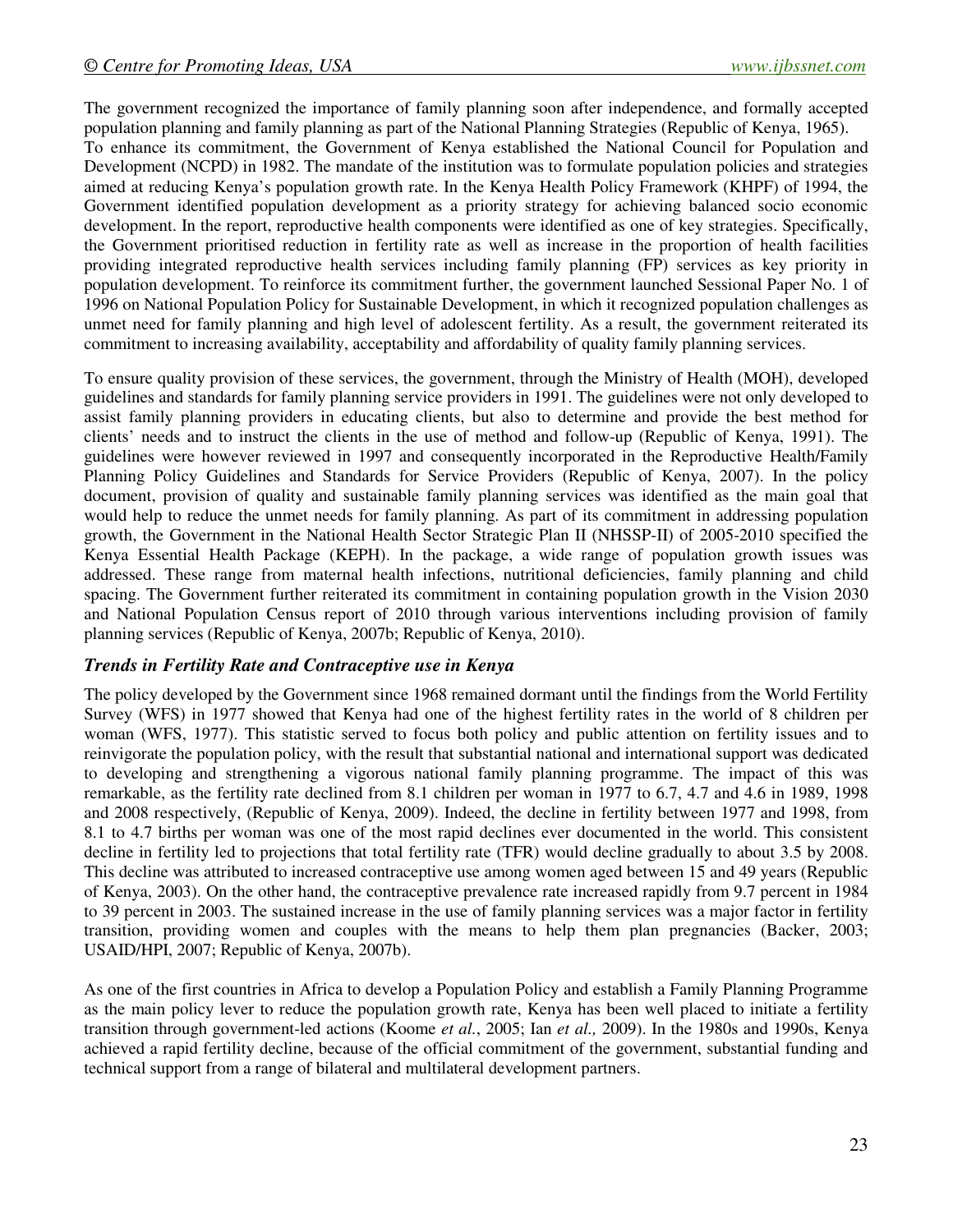Indeed, when the results of the 1993 Demographic Health Survey (DHS) were released, Kenya's success in achieving a phenomenal decline in fertility was lauded globally, and many national and international observers felt that social norms in favour of small families and increased use of contraception were now well established and irreversible (Ian *et al*.*,* 2009).Over the decade starting from the mid-1990s, the national family planning programme was substantially reduced following the withdrawal of funding from donors, and a reduction of government funding. As a result, the large-scale community-based distribution (CBD) programmes that allowed low-cost contraceptive information and services to reach rural and peri-urban communities declined drastically. At the same time, the nationwide information education and communication (IEC) campaigns advocating for small families and the use of contraception collapsed. Both of these components had been introduced as demand creation strategies for family planning services. The drastic reduction in investment in these strategies at this time reflected the false perception that the demand for family planning was sufficiently well established in the general population, and that the programme's focus should consequently have shifted to addressing the resulting unmet need (Crinchton, 2008).

Several other factors also influenced funding of the family planning programmes. Some of these relate to policy and programmatic decisions concerning the family planning effort in the 1990s. The International Conference on Population and Development (ICPD) in 1994 affirmed the importance of providing family planning within a rights-based framework and as part of a comprehensive set of services to meet individual reproductive health needs that would also address broader development concerns (Westoff and Cross, 2006). While this undoubtedly broadened the range and quality of reproductive health services provided in Kenya, the energies and resources expended on re-aligning policies, programmes and services almost certainly diluted the attention being paid to basic family planning services.Long-standing donor investment in family planning in Kenya had been seen to produce a major fertility decline, and many donors either re-directed their investments into a broader range of maternal child health (MCH) related services. Others included emerging priorities such as HIV/AIDS, or in basket funding to the government to support a range of social investments (Ian *et al.,* 2009). According to Crinchton (2008), in the 1990s, the Kenyan economy was also characterized by declining growth in the Gross Domestic Product (GDP) and increases in the population living below the poverty line. At the same time, political tensions increased significantly following the introduction of a multiparty political system in the 1992 elections. Further, the donor community reduced funding for Kenya's programmes including family planning services, due to Kenya's poor macroeconomic policies. These factors attracted the attention of politicians as well as other influential leaders and indeed the general population. In the end, the family planning "success story" soon became yesterday's news, and attention to population issues in general and fertility decline in particular gradually waned.

The political turbulence of the 1990s also facilitated a rise in public advocacy against family planning from conservative religious leaders and "pro-life" groups. As a result, many politicians became more cautious in making any public statements about reproductive health generally and family planning in particular. There was evidence of a decline in international and national support for the family planning programme since the mid to the late 1990s, which mirrors the decrease in overall official assistance to Kenya. This was estimated to have dropped from a high of above \$1billion in the late 1980s to under \$400 million by 2000 (Crinchton, 2008). The timing of this decrease also parallels the stall in fertility decline, although the magnitude of the effect of this decrease in development assistance is yet to be fully evaluated.

An increase followed by a decrease in institutional commitment to family planning programmes appears also to have affected the stall, with the timing of these changes in commitment and corresponding programmes effort*.* This closely mirrored the decline and then stagnation in the fertility rate (Ian *et al.,* 2009). On the realization that HIV and AIDS were reaching pandemic proportions, the government of Kenya diverted national and international attention and resources into fighting the epidemic. Not only did this reduce the funding allocated for family planning services, but it also reduced the levels of national and international technical expertise available, and importantly, took well-trained health personnel and support systems away from reproductive health to work in the newly created HIV/AIDS programmes. The 1998 DHS showed a four-percentage point increase in contraceptive prevalence from 26 percent to 39 percent between 1993 to 2003, while total fertility declined substantially over the same period from 5.4 to 4.7 (Republic of Kenya, 2003).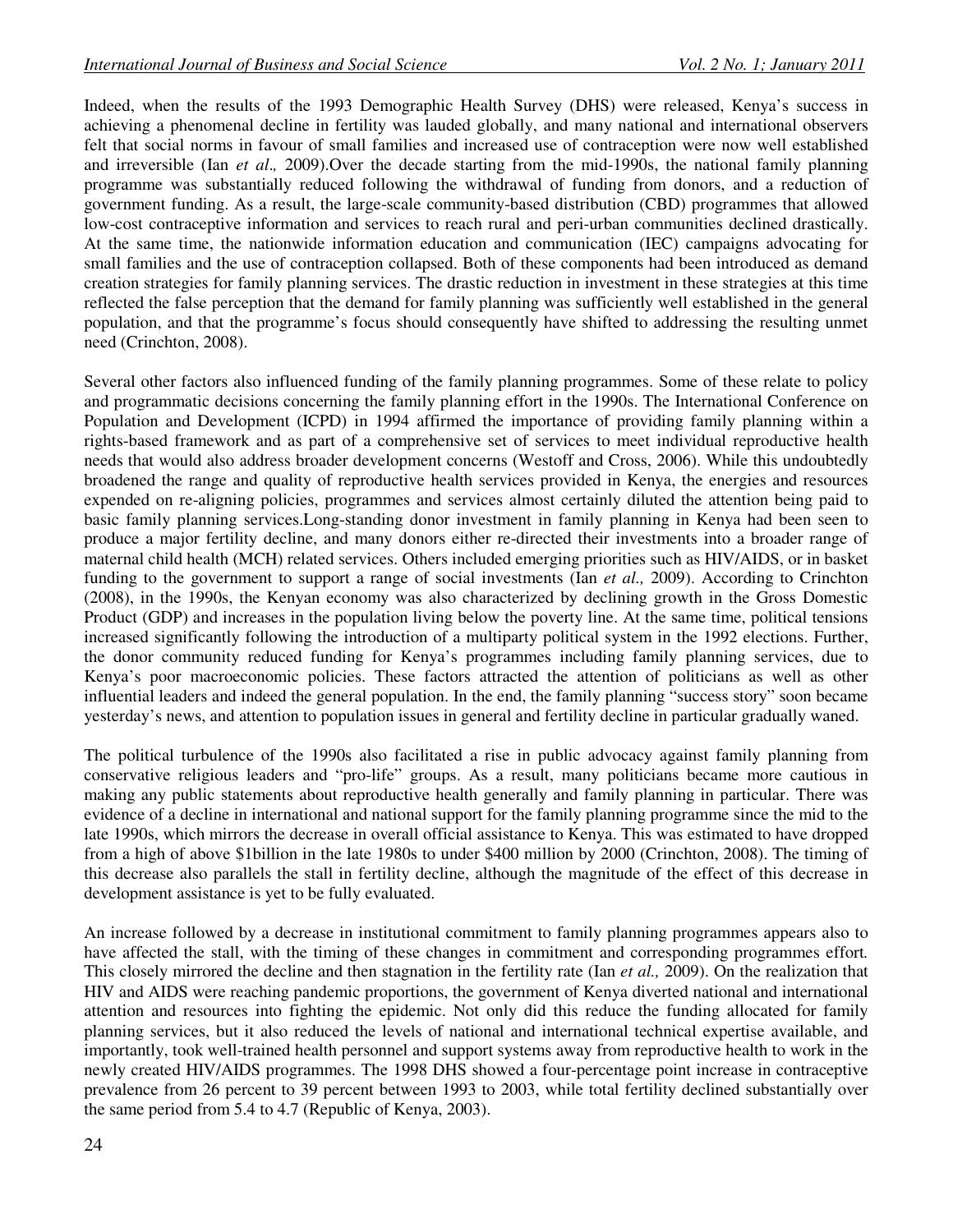These findings reinforced the impression that the fertility transition in Kenya was well and truly established, and that the strategies that were being implemented and levels of funding available for both creating and supplying demand were appropriate for the country at this stage of fertility transition.

Consequently, the results of the 2003 DHS came as a shock to national and international observers and a flurry of activities ensued to try to "reposition" both family planning and population as key issues worthy of attention and investment. The government, for example replaced the NCPD with a National Coordinating Agency for Population and Development (NCAPD), and the Millennium Development Goals provided a platform for the role of population growth in sustainable development to be revisited and addressed. Many development partners have sought ways to increase their investments in support of family planning services, but their gradual disengagement over the previous decade has meant that it has been difficult to make convincing arguments to increase allocations for family planning in the face of other development challenges such as transportation, infrastructure, HIV/AIDS and education. Notwithstanding this, studies by Sharma *et al*. (2005a) and Sharma *et al*. (2005b) have however shown that, paradoxically, it is the wealthier groups who benefit from government healthcare spending, not the poor. Moreover, the poor may not be aware of policies designed to help increase access to reproductive healthcare services in general and family planning services in particular, such as user fee exemption schemes for the poor, or they may be subject to informal fees charged by providers.

## *Importance of Family Planning*

An analysis of the contribution of family planning to the MDGs by Moreland and Talbird (2006) showed that satisfying unmet family planning needs in Kenya could avert 14,040 maternal deaths and 434,306 child deaths by the MDG target date of 2015 (Republic of Kenya, 2007b). In USAID/HPI (2007), it was noted that the cost savings in providing services to meet MDGs outweigh the additional costs of family planning by a factor of almost 4 to 1. Specifically, the social sector cost savings and family planning costs in Kenya for 2005-2015 are estimated at \$271 millions, with maternal health taking \$75 million, while water and sanitation, immunization and education each taking \$36 million, \$37 million and \$115 million, respectively. This compares with the total cost of family planning estimated at \$71million, which implies that total savings will be \$200 million (Moreland and Talbird, 2006; USAID/HPI, 2007).

Promotion of family planning in countries with high birth rates has the potential of reducing poverty and hunger, while at the same time averting 32 percent of all maternal deaths and nearly 10 percent of child mortality. This would contribute substantially to women's empowerment, achievement of universal primary schooling and longterm environmental sustainability (Cleland *et al.,* 2006). If access to family planning services was increased, the unmet need for family planning could be met, thereby slowing population growth rate and reducing the costs of meeting MDGs in terms of universal primary education, which is influenced by the number of children in need of education (Moreland and Talbird, 2006). Hawkins *et al.* (1995) observed that family planning services offer various economic benefits to the household, country and the world at large. First, family planning permits individuals to influence the timing and the number of births, which is likely to save lives of children. Secondly, by reducing unwanted pregnancies, family planning service can reduce injury, illness and death associated with child birth, abortions and sexually transmitted infections (STIs) including HIV/AIDS. Further, family planning contributes to reduction in population growth, poverty reduction and preservation of the environment as well as demand for public goods and services (Shane, 1997; Cincotta and Engelman, 1997).

Other substantial economic benefits could include demographic *bonus* or dividends. Demographic *bonus* exists when there is a shrinking share of the population consisting of dependent children at the same time as a greater share consisting of working-age adults. According to David *et al.* (2002), when this occurs, it boosts productivity and allows added savings or investment. David *et al.* (2002) observed that family planning helps to reduce the number of high-risk pregnancies that result in high levels of maternal and child illness and death. Wawire (2006) noted that high population growth is associated with high illiteracy rates and low education level that make it difficult to implement government programmes, given their budgetary implications. According to World Bank (2003), the use of family planning services is an important issue for a developing country like Kenya.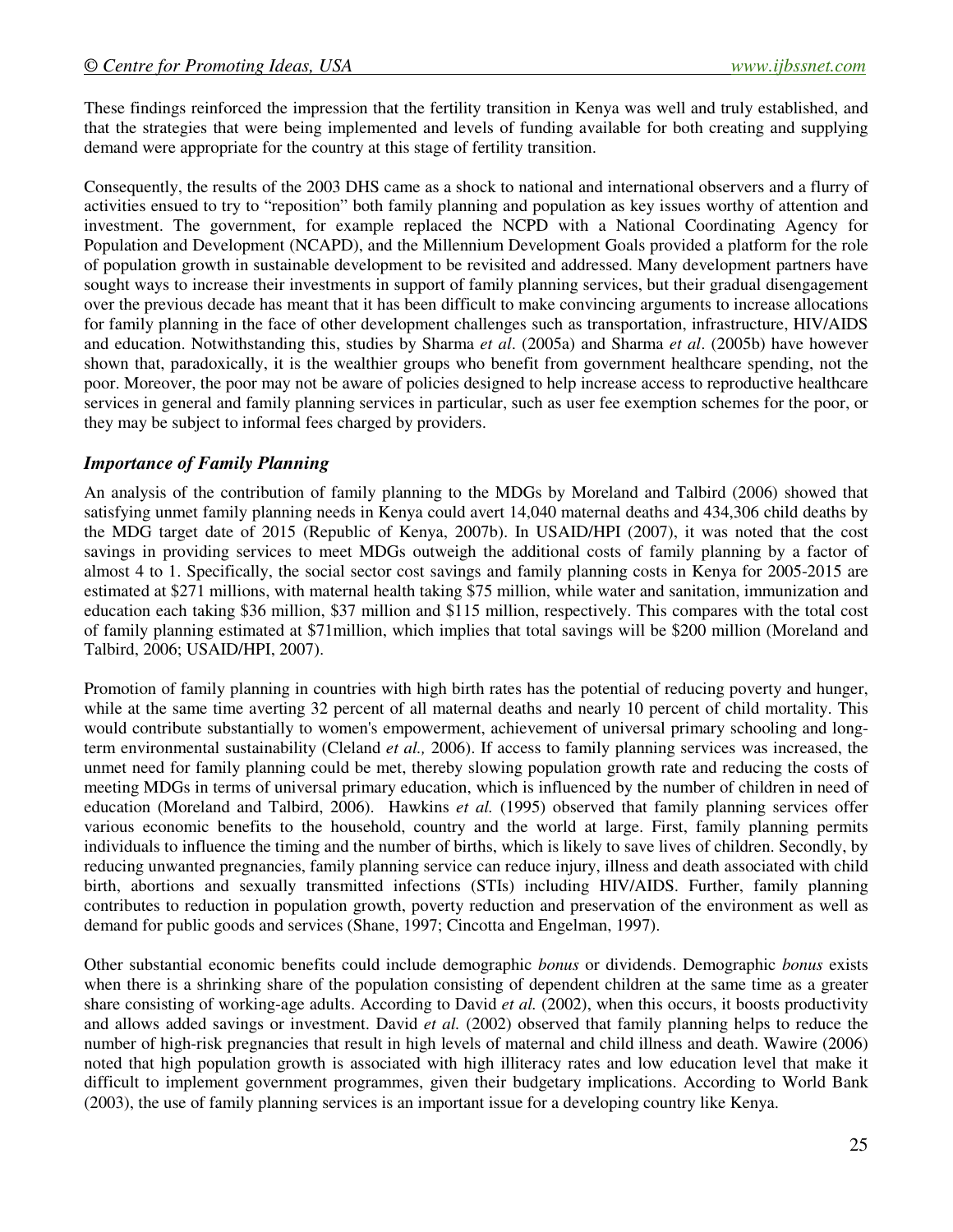The World Bank (2003) noted that this was due to the benefits gained in terms of development through reductions in fertility levels. Furthermore, the uptake of family planning widened choices available to people, particularly women, by allowing individuals and society more opportunities for social and economic development. Singh *et al.* (2004) revealed that a high fertility rate (which in many cases is attributed to low contraceptive prevalence rate) impedes economic growth.

Singh *et al*. (2004) observed that countries with high "population pressure" or with rapidly growing populations may not be able to meet the large education, labour, health, and infrastructure-related demands of the population. Leisinger *et al*. (2002) noted that population growth affects the environment and raises concerns about food security, safe drinking water and availability of arable land. Eastwood and Lipton (2001) observed that reducing fertility can help alleviate poverty and stimulate economic growth. They noted that reducing the birth rate by 5 births per 1,000 during the 1980s would have reduced the average national incidence of poverty from 18.9 percent in the mid-1980s to 12.6 percent in the mid-1990s. Merrick (2002) forecasted that declining birth rates can result in an improved dependency ratio, with an increasing number of productive adults relative to the number of young and elderly dependents. This, Merrick (2002) contended, would be realized only if countries responded with appropriate family planning policies and the resources that would have been required to meet the needs of a larger number of dependents. According to USAID/HPI (2007), family planning can slow population growth and reduce demographic pressure, which can in turn help countries to lift themselves out of poverty. Reduced population sizes mean a decreased burden on national expenditures for education, health and other social services, as well as less strain on the environment and natural resources. This further contributes directly to reduced infant and maternal mortality and morbidity.

# *The Profile of Study Area*

The study was conducted in the city slums of Nairobi, Kisumu and Mombasa. These slums are characterized by high poverty levels, low levels of education, large household sizes that affect access to basic health services including family planning services. According to USAID/HPI (2007), women from the lowest socio-economic status (SES) groups, including slums, are the least likely to use modern contraceptive methods. In 2003, for instance, only 12 percent of women from the very low SES groups used modern family planning methods, while 45 percent of women from the high SES groups did the same (Republic of Kenya, 2003). USAID/HPI (2007) noted that SES affects the access to and use of family planning services. In terms of unmet need for family planning services, women in slums have the highest levels of unmet need for family planning, estimated at 33 percent compared to only 17 percent in high SES groups. It is estimated that half of the 2.2 million Kenyans living with HIV live in slums (USAID/HPI, 2007). Similarly, young girls are also married off by their parents/guardians at a tender age in order to secure a perceived financial support. By the time they reach 40 years of age a majority of them will have given birth to more than six children. Additionally, access to health services in slums is another issue of concern given the poverty levels. Thus, the ability to access family planning services is equally affected, leading to incidences of high child mortality, poor maternal health, non sustainability of the environment and inability to combat HIV/AIDS, malaria and other diseases. In the final analysis, the ability to achieve universal primary education as envisaged in vision 2030 is affected. In the process, this contributes towards high levels of school dropouts, high unemployment levels as well as prostitution.

Given the low levels of education among women in slums together with high levels of school dropout rates and insufficient knowledge of family planning services, the utilization of family planning is expected to be low compared to the national level estimated at 46 percent (Republic of Kenya, 2008). Households in slums earn their livelihoods through different forms of economic activities, which include employment as waiters, bar men, bar maids, drivers, watchmen, shop assistants, casual labourers (in factories and construction sites), artisans, small business owners, and other income generating activities such as herbalists, entertainers, carriers of goods and any other assignment with money attached (Karirah-Gitau,1999). This, according to Karirah-Gitau, impacts heavily on their ability to access basic needs including education and health (which includes family planning services). Mitullah (1997) reported that most residents in slums had primary education level (61 percent) and secondary level education (32 percent) with about 7 percent having no formal education. Mitullah further revealed that these households earn, on average, very low incomes ranging between Ksh. 1,000 and 28,000 with a majority earning between Ksh. 5,000 and 7,500 (Mitullah, 1997). Such low incomes have an impact on access to basic needs.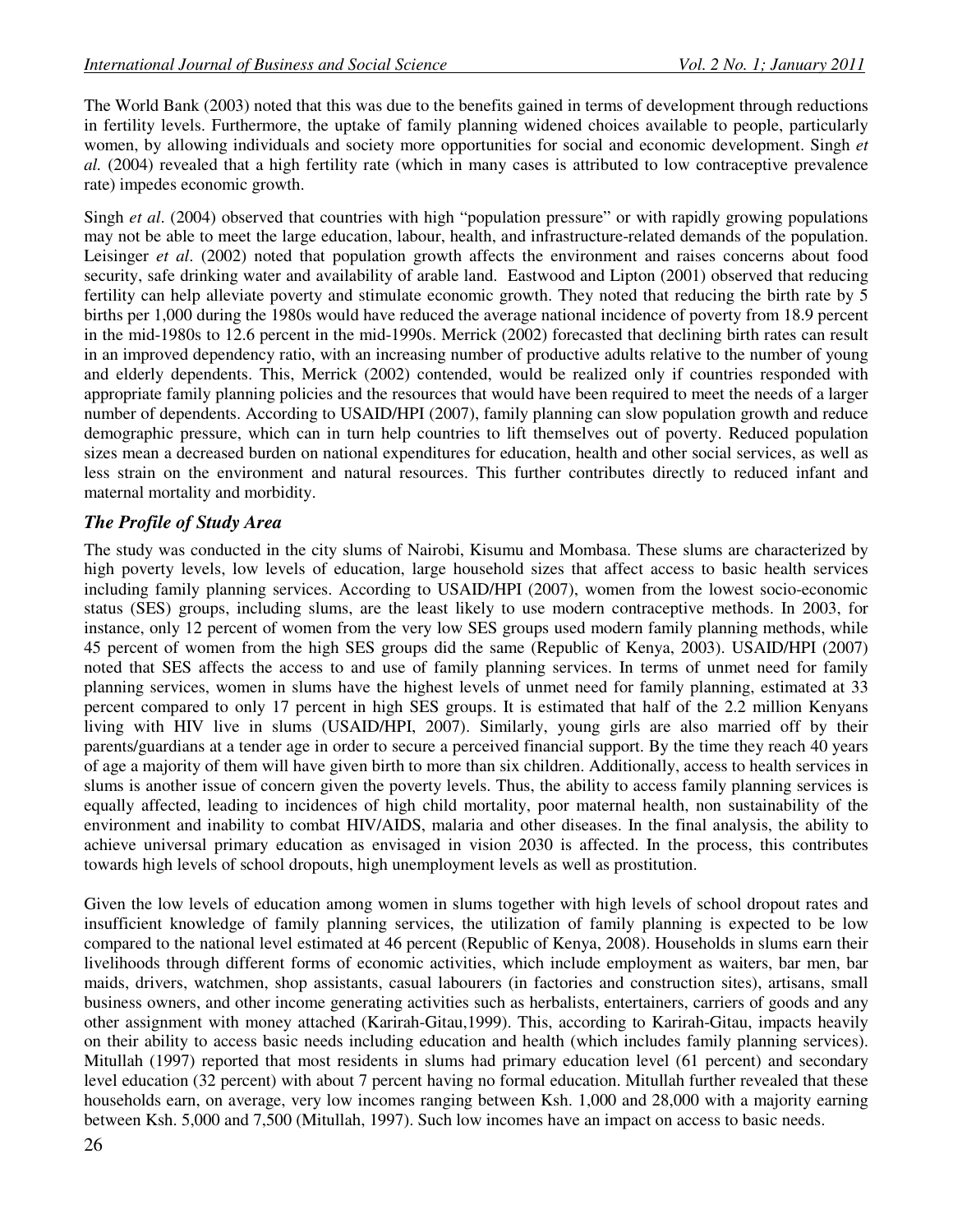In terms of ailments, APHRC (2001) noted that in the slums, the incidence of malaria, waterborne diseases such as typhoid and cholera is high. These have in the process contributed to high rates of child mortality and poor maternal health. Other common ailments according to APHRC (2001) include measles, flu, STIs including (HIV/AIDS), and TB. APHRC (2001) contended that poor environmental conditions including crowding, lack of access to family planning services as well as lack of clean water had accounted for the ailments.

Given all these characteristics, there is likelihood that contraceptive prevalence rate and unmet needs in the slums are lower than the national rates estimated at 46 percent and 24 percent, respectively. Similarly, fertility rates are expected to be higher than the national rate of 4.6 percent. For these reasons, the study was perceived necessary in these areas to inform the policy process on the way forward.

## *Statement of the Problem*

As indicated in the foregoing discussion, the Kenyan government has put in place various strategies and policies to facilitate the use of family planning services as a step towards reducing the fertility rates, increasing contraceptive prevalence rate (CPR) and reducing the unmet family planning needs (Republic of Kenya, 2003b; Republic of Kenya, 2007b; Ian *et al.*, 2009; and Republic of Kenya, 2008). Despite these policy measures, total fertility rate still remains high at 4.6 percent, while CPR for all methods is at 46 percent. On the other hand, the unmet needs for family planning services average at 24 percent (Republic of Kenya, 2007a; Republic of Kenya, 2009; Ian *et al.*, 2009). The high TFR together with low CPR, unmet needs for family planning services, low death rate (estimated at 14.02 deaths per 1,000 women), high birth rate (estimated at 39.73 births per 1,000 population) and low infant mortality (estimated at 59.26 per 1000 live births) (Republic of Kenya, 2009) could be contributing towards high population growth. Standards of living tend to worsen when the rate of population growth exceeds the rate of economic growth (Feyisetan and Bamiwuye, 1998). At the household level, the high fertility rate may be contributing towards depletion of productive resources in the society, rising cost of living, ill health, poor nutrition and limited educational opportunities, ultimately trapping women in a poverty cycle. In the case of slums where poverty levels are high, the situation is likely to be worse. Although 2008 KDHS demonstrated that education, marital status, woman's income, and other demographic and socio-economic factors affect utilization of family planning services, the significance of these factors and provider factors have not been determined for the urban poor women living in the slums. The purpose of the study was to analyse the level use of contraceptives amongst women of reproductive age within the city slums in Kenya while at the same time examine the factors that was contribute towards the utilization of the contraceptives amongst these women.

# *Overview of Past Studies*

Various studies have been conducted with regard to the demand for health services in general and contraceptives in particular. In general, there are some aspects of the existing literature that deserve scrutiny. Most of these studies have used econometric tools that are inadequate in accounting for the complexity of relationships between family planning services due to the insufficiency of economic theory in the determination of the right specification. For instance, majority of the variables did not have a direct theoretical relationship, hence estimation could not have been plausible as it was done in the studies. Specifically, other than studies by Mwabu (1984), Mwabu *et al.* (2003), David *et al.* (2002), Odwee *et al.* (2006) and Ajakaiye and Mwabu (2007), none of the other studies developed a theoretical model that provided the solid ground for adopting models that were estimated. Even though these studies developed a theoretical model, all of them were concerned with the demand for health care and not family planning services. Similarly, none of the studies targeted respondents directly in the slums. This compares to the current study where respondents from the slums were targeted. As revealed in the literature review, most of the studies on family planning services such as the Lewis *et al.* (1986), Mohamad *et al.*  (1988), Abdullah (1997), Mahidul *et al.* (1998) and Kamal (1994) were not only done outside Africa but also relied on secondary data from demographic health surveys.

At country level, although there exists a few studies (Njogu, 1991; Kyalo, 1996; and Aquanda, 2005) regarding contraceptive use, most of them relied on secondary data from the demographic health surveys. On the other hand, other country based studies such as Korir and Mwabu (2004), Obonyo and Muga (2005), Korir *et al.* (2004) considered policy issues, especially user fees. The current study, however, went beyond by incorporating policy as well as demographic and socio-economic variable studies in order to examine how these variables influence the demand for family planning services in city slums.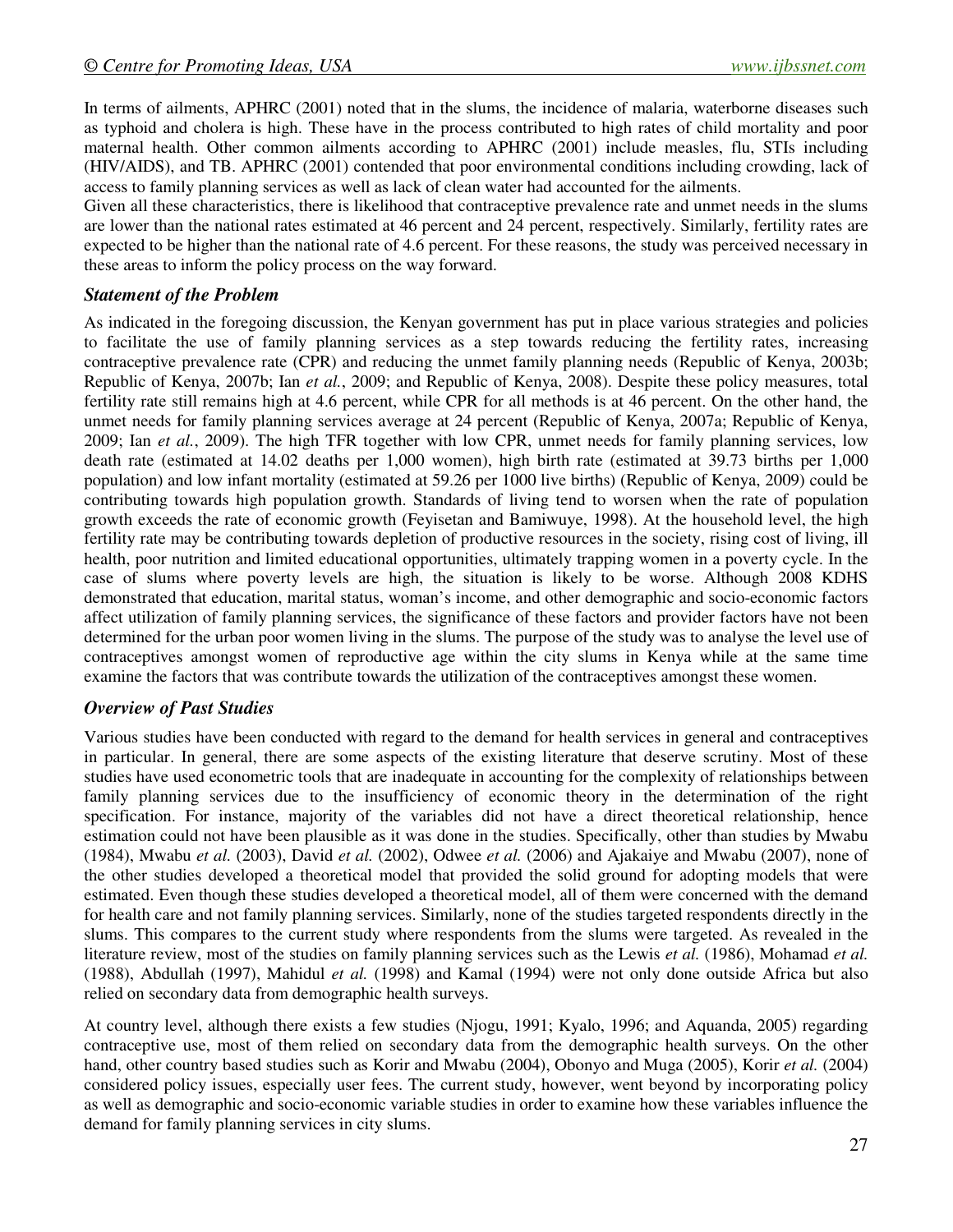In terms of variables considered, many of the studies were limited and relied heavily on descriptive statistics in the analysis. For instance, although the study by Clements and Nyovani (2004) considered a wide variety of variables such as education level of both the woman and her partner, religion, the partner's approval, marital status and age, no econometric model nor tests were incorporated. This makes the study inadequate especially in the world of academic rigour. Like the case of Clements and Nyovani (2004), Betrand *et al.* (2005) considered many factors, some of which were incorporated in the current study. However, the study captured both the supply side as well as the demand side to evaluate family planning services. The current study, however, only considered the demand side variables to avoid the economic problem of double causality. On the basis of the literature reviewed, various variables were found to affect demand for family planning services. This study considered some of these variables on a restrictive basis to examine how they affect demand for the services amongst the urban poor in the city slums. It is worth noting that none of the studies reviewed targeted respondents in the city slums.

# *Data and Methods*

The study adopted a survey design in order to obtain the necessary data. The selection of the design was due to twofold reasons. First, it facilitated the collection of original data necessary to realize the research objectives. Secondly, it was also appropriate in collecting useful data that could be quantified and reported as a representation of the real situation or characteristic in the study population. The target population was women in slums in the three cities of Nairobi, Mombasa and Kisumu who were identified through multistage sampling. The study objective was achieved using both quantitative and qualitative data. The study relied on primary data collected using a structured interview schedule that contained both open ended and closed ended questions.

Before collecting the necessary data, the research instrument was pilot tested with a small representative sample. The pre-test of the instrument was necessary to find out if the tool could collect the necessary data. This was because at a glance, it was not only possible to foresee all the potential misunderstandings or biasing effects of the questions but also to facilitate perfection of concept and wording. A code book was prepared for the various responses obtained. Thereafter, the data was cleaned to ensure completeness of the information before it was converted into the mode that could pick the necessary information based on the research problem. The data collected was analyzed first in terms of descriptive statistics to examine the utilization level based on the woman demographic and socioeconomic factors as well as facility/provider factors. Secondly a binomial logistic model was estimated using a two step regression in terms of probability and finally marginal effects. Various diagnostic tests including normality test, model specification, multicolinearity and heteroskedasticity were undertaken on the specified model.

# *Theoretical Framework and Model*

In the derivation of the model, an attempt was made to provide a theoretical explanation for certain empirical observations about a woman in her behaviour to seek family planning services. It was assumed that a woman faced information asymmetry and a variety of family planning services. In the study, the utility of a representative consumer who in this case was a woman was expressed as a function of observable attributes of family provider/facility, characteristics of the woman who intend to consume family planning services, and a random error. In the study, the amount of family planning services consumed is an argument of a consumer's utility function. To avoid problems of measuring the amount of family planning services consumed, an indirect utility function of the following form was used.

*Vij = V(Pij, Y<sup>i</sup> , S<sup>i</sup> , Fij, Po) ……………………..…………………………...…………..…1* 

where  $V_{ij}$  was indirect utility that consumer i derived from consuming family planning services j, where  $j = 1$ , 2,...,m; **P** was a vector of prices that consumer *i* faced for the family planning services  $j$ ,  $Y_i$  was income of the consumer i; **Sij** was **p**ersonal characteristics of consumer *i* like age, education, religion, and marital status, among others for family planning services *j*; **Fij** was facility/provider characteristics such as friendliness of staff at facility, perceived quality of the services and accessibility of the facility, among others that provide family planning services *j, and* P<sub>o</sub> was Government policies relating to family planning services such as promotion of family planning, among others.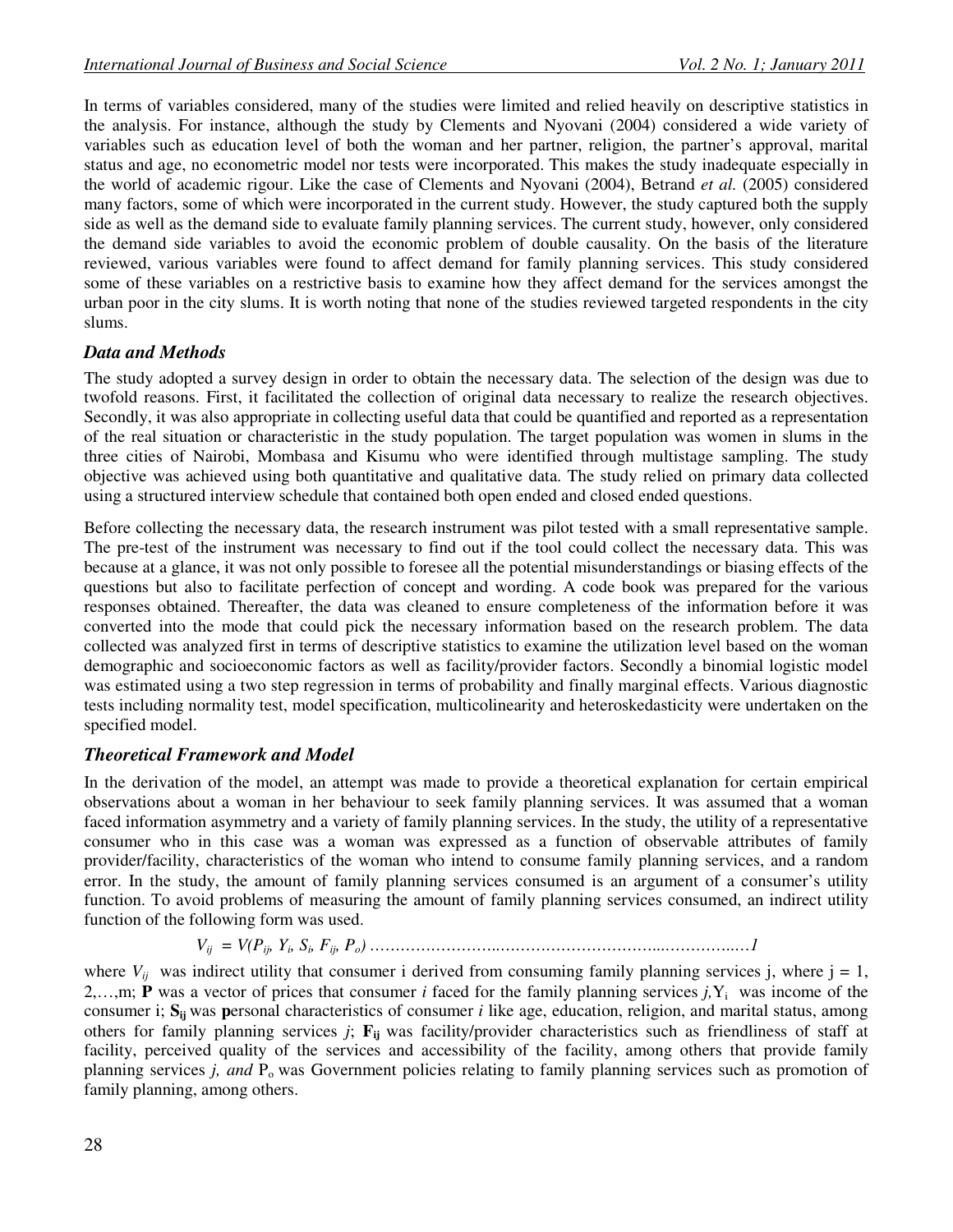Given the choice model, it was necessary to invoke Roy's identity as implied in Varian (2002) in order to obtain the amount of family planning services implied by the maximization of the indirect utility in equation.

*In{P/1-P} = Xij*β *……………..…………………………………………………..............2* 

where *P* was the probability of using any method of contraception. In this case, a consumer might be using or not using contraceptives; *In* is the natural logarithmic function,  $\beta$  is a vector of regression coefficients to be estimated; while *Xij* is a vector of explanatory variables that affect utilization of family planning services *j* by household *i*. Based on the theoretical framework a functional equation was developed with dependent variable being use of family planning services (USfp) as the proxy for demand. The explanatory variables were characteristics of the woman (HHcrt); characteristics of the family planning services' provider (Pfpcrt); and government policies (Govp). These variables were chosen to reflect the factors that might be associated with family planning use in Kenya's city slums. The characteristics of the family planning services' providers and government policies were selected as indirect explanatory variables. The individual consumer characteristics included age (ag), number of living children (nlc), level of education (led), desire for children (dmc), marital status (mrts), partner's education (pted), approval by partner (pap), religious background of the woman (rlg) and average income of the woman (avinc). The characteristics of the family planning services' provider included quality of family planning services (qfps), proximity of the family facility (pxif) and friendly staff at facility (fsp). Government policies were restricted to promotion of family planning services (prfs) and user fees/price (pri). The restriction was necessary in order to limit the analysis on the knowledge of the woman regarding family planning services. Thus equation considered was:

USfp=f(ag, nlc, pted, mrts, led, dmc, pap, rlg, avinc, qfps, pxif, fsp, prfs, …....................8

## *Empirical Results*

#### **a) Descriptive Statistics**

In terms of descriptive statistics, overall utilization level is provided followed by reasons for use and the commonly used methods. Thereafter, utilization of family planning services in terms of demographic, socioeconomic and facility factors are provided in that order.

### **i) Utilization**

While 51 percent of the respondents were currently using family planning services, the remaining 49 percent were not. Those using the contraceptives cited various reasons ranging from managing the family to preventing sexually transmitted diseases. Whereas 20 percent of the respondents were using family planning to manage the family, 30 percent were using family planning for purposes of preventing pregnancy. This result points out that the major reasons why women in slums use contraceptives to prevent pregnancy and contraction of STIs. On the other hand, non-use of contraceptives was attributed infrequent sex, not married, desire for children, cultural norms, pregnant, religion and lack of support from the partner. In terms of methods, the study reveals that the most commonly used contraceptives were condoms  $(35\%)$ , pills  $(33\%)$ , injection  $(19\%)$ , and IUD  $(4\%)$ 

#### **ii) Demographic and Socio Economic Factors**

The first objective of the study was to examine demographic and socio-economic factors that affect the use of family planning services by women in city slums. Various demographic and socio-economic factors considered include age of the woman, religion of the woman, level of education of the woman and partner, marital status, number of living children, desire for more children, partner's approval, employment status and average level of income. Information obtained was analysed as summarized in table 1.

Use of family planning was found to be highest among women aged between  $20 - 39$  years compared to those below 20 years and above 39 years. Whereas 49 percent of the women that were using contraceptives were aged 20- 29 years, 41 percent were aged between 30 - 39 years, while no woman aged 50 years and above was found to be using any form of family planning services. On the other hand, 4 percent and 6 percent of the women who were using family planning services were less than 20 years and between  $40 - 49$  years of age, respectively.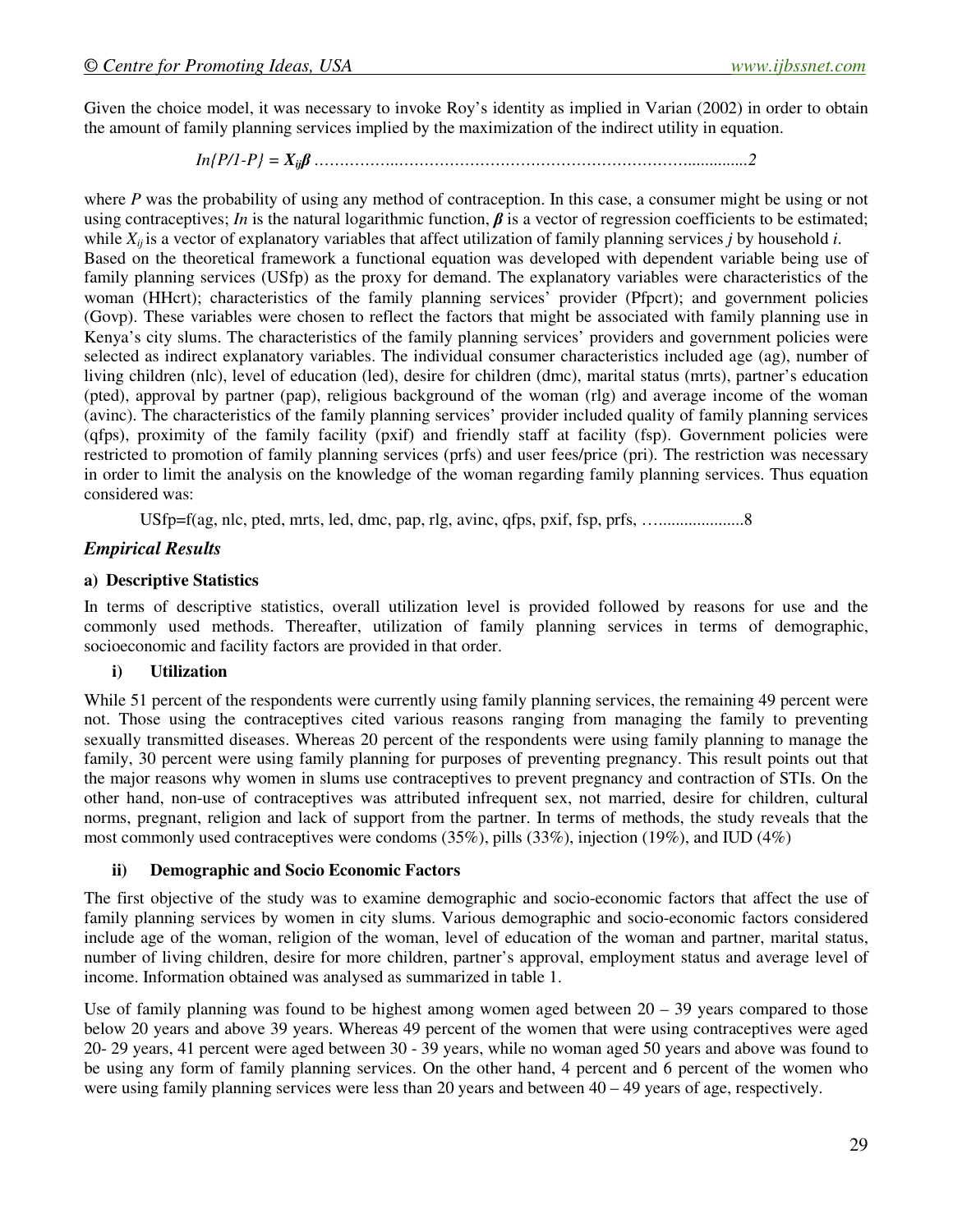As shown in the table, majority of those using contraceptives had post primary education, while the least users of family planning had no formal education. In percentage terms, whereas 49 percent of the users of family planning services had secondary education, 28 percent had university education while only 15 percent had primary education with 6 percent reporting no formal education. In terms of religious background of the woman, out of the 51 percent that were using contraceptives, 52 percent were Protestants, 35 percent Muslims while only 13 percent were Catholics. This is an indication that use of contraceptives vary across religion with Catholics using the least. **Table 1: Demographic and Socio Economic Factors** 

| <b>Demographic and Socio Economic Factors</b> |                              | No.<br>of <sub>1</sub> | Percentage              |
|-----------------------------------------------|------------------------------|------------------------|-------------------------|
|                                               |                              | <b>Respondents</b>     | $(\%)$                  |
| 1. Woman's Age Group                          | a. Above 50 Years            | $\Omega$               | $\boldsymbol{0}$        |
|                                               | b. Less than 20 Years        | 20                     | $\overline{4}$          |
|                                               | c. $20 - 29$ Years           | 245                    | 49                      |
|                                               | d. $30 - 39$ Years           | 205                    | 41                      |
|                                               | a. $40 - 49$ Years           | 30                     | 6                       |
| Woman's Level of Education<br>2.              | a. None                      | 30                     | 6                       |
|                                               | b. Primary                   | 75                     | 15                      |
|                                               | c. Secondary                 | 245                    | 49                      |
|                                               | d. Post Secondary            | 140                    | 28                      |
| 3. Partners Level of Education                | a. None                      | 20                     | $\overline{4}$          |
|                                               | b. Primary                   | 95                     | 19                      |
|                                               | c. Secondary                 | 235                    | 47                      |
|                                               | d. Post Secondary            | 150                    | 30                      |
| 4. Religion                                   | a. Catholics                 | 65                     | 13                      |
|                                               | b. Protestants               | 260                    | $\overline{52}$         |
|                                               | c. Muslim and Others         | 175                    | 35                      |
| <b>Marital Status</b><br>5.                   | a. Married                   | 315                    | 63                      |
|                                               | b. Single                    | 185                    | 37                      |
| 6. Partners Approval                          | a. Yes                       | 280                    | 56                      |
|                                               | b. No                        | 115                    | 23                      |
|                                               | c. None                      | 105                    | 21                      |
| 7. Partners Level of Education                | a. None                      | $20\,$                 | $\overline{4}$          |
|                                               | b. Primary                   | 95                     | 19                      |
|                                               | c. Secondary                 | 235                    | 47                      |
|                                               | d. Post Secondary            | 150                    | 30                      |
| 8. Number of Living Children                  | a. None                      | 10                     | $\overline{2}$          |
|                                               | b. Between 1-3               | 75                     | 15                      |
|                                               | c. Between $4-6$             | 150                    | 30                      |
|                                               | d. Between $7-9$             | 180                    | 36                      |
|                                               | e. Above 9                   | 85                     | 17                      |
| 9. Desire to have Children                    | a. Using FP                  | $\overline{55}$        | 11                      |
|                                               | b. Not Using FP              | 445                    | 89                      |
| 10. Employment Status                         | a. Casuals                   | 115                    | 23                      |
|                                               | b. Employed                  | 240                    | 48                      |
|                                               | c. Others                    | 145                    | 29                      |
| 11. Woman's Level of Income                   | a. None                      | $\overline{15}$        | $\overline{\mathbf{3}}$ |
|                                               | b. Less than $5,000$         | 35                     | $\overline{7}$          |
|                                               | c. Between $5001 - 10,000$   | 60                     | 12                      |
|                                               | d. Between $10,001 - 15,000$ | 95                     | 19                      |
|                                               | e. Between $15,001 - 20,000$ | 140                    | $28\,$                  |
|                                               | Above 20,000<br>f.           | 155                    | 31                      |
| 12. Knowledge by Respondents                  | <b>Using FP</b>              | 140                    | $28\,$                  |
|                                               | Not using FP                 | 360                    | 72                      |

**Source: Survey Data, 2010**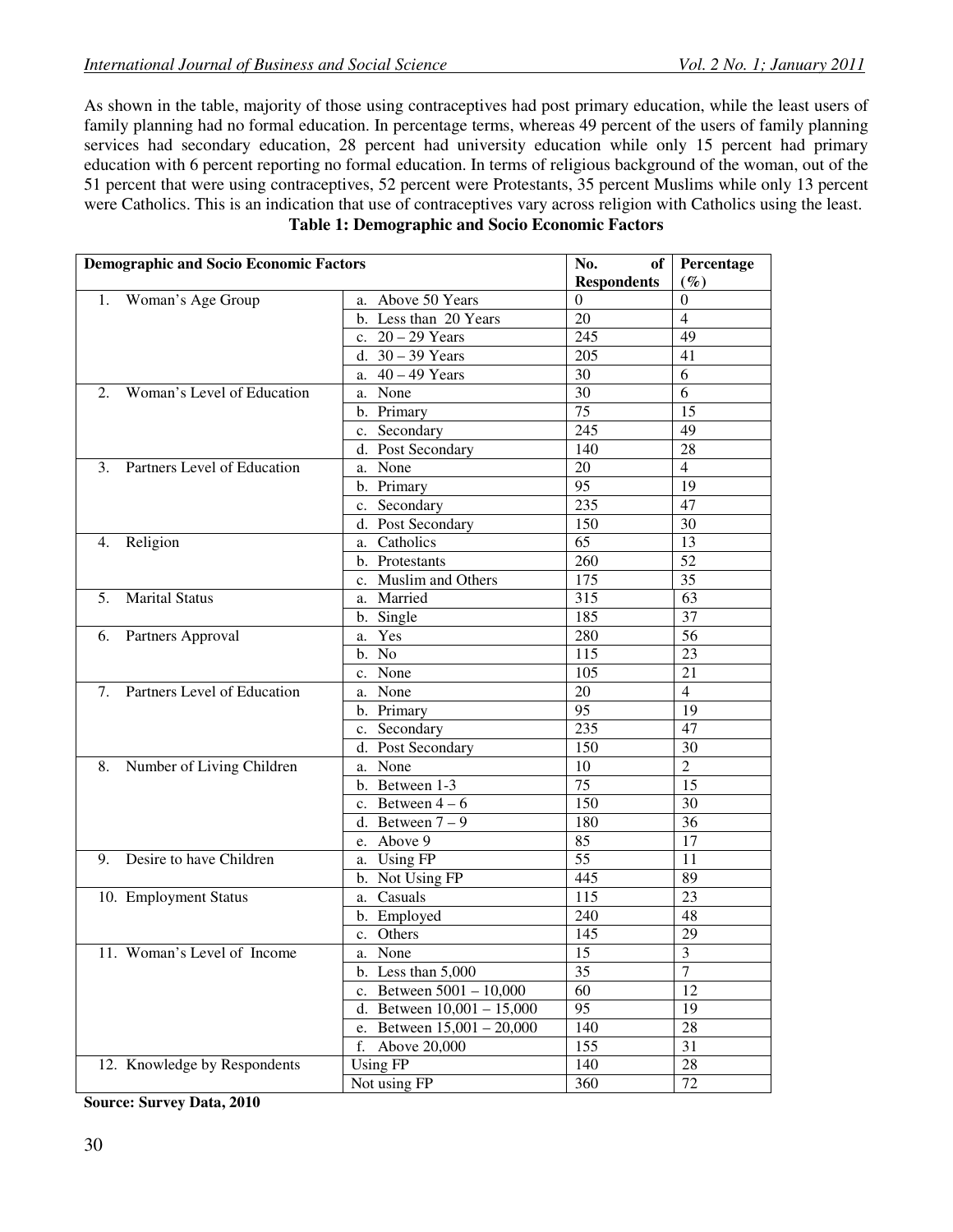Use of contraceptives was found to vary across marital status with married women using the services most compared to single women. In the study, married women were found to be using contraceptives the most due to high incidences of sexual activities compared to single women. In this case, it was revealed that use of contraceptives was aimed at helping to space children and prevent unwanted pregnancy. Regarding partner's approval, 56 percent of the women sought approval before using contraceptives, while 23 percent did not bother. The remaining 21 percent of the respondents were however uncertain an indication that they were either not having a regular sexual partner whom they could seek approval from, or that they were not sexually active. The high percentage of those who sought approval from a partner clearly indicates the importance of a partner's consent in making a final decision on use of family planning services.Women with more living children were using family planning services more compared to those with fewer children. Out of the women that were using family planning services, 36 percent had 4 – 6 children, followed by those with between 1-3 living children at 30 percent.

On the other hand, 17 percent of those respondents using family planning services had between  $7 - 9$  living children, while 15 percent had no living child. This reveals that the higher the number of living children, the more the desire to use family planning services. This is because with more children might not be having desire for children as the desire has already been satisfied. The desire for more children was attributed to many factors, including a cultural perception that more children signified a source of wealth. For instance, those who had girls only needed boys to satisfy their parent in-laws, who preferred boys. On the other hand, those who reported no desire for children cited having enough children, not being married and economic factors, especially lack of necessary resources to take care of the children, to have contributed to lack of desire for additional children. Out of those with a desire to have more children, only 11 percent were using family planning services, while 89 percent were not. In terms income, out of the total number using contraceptives, 31 percent had an average monthly income of Ksh 20,000 and above while 28 percent had an average monthly income of between Ksh. 15,000 to 20,000. On the other hand, 7 percent of users had an average monthly income of less than 5,000. Those with no income were, however, the least users of family planning services. The results thus reveal that in the absence of an income source, usage of family planning would decline. Among respondents who had knowledge about family planning services, 72 percent were using family planning services, while the remaining 28 percent were not using the services.

#### **iii) Facility Factors determining the use Family Planning Services**

The second objective of the study was to examine facility factors that affect the use of family planning services by the respondents in city slums. Various facility factors were identified and considered in the study. These included family planning provider, quality of family planning services, availability of family planning services, user fees charged for family planning services, and proximity of the family planning facility.

Out of the 51 percent that were using contraceptives, 49 percent obtained the services from health facilities, 15 percent obtained from pharmacies, while a paltry 6 percent obtained from both workplace and mobile health facility. On the other hand, 30 percent could not specify the source of the services. These results clearly point out that government and other stakeholder's sponsored large scale provision of family planning services might not be working effectively, especially in the slums. Regarding quality of the contraceptives, whereas 40 percent of the respondents were uncertain about the quality of family planning services provided, 41 percent agreed that quality was good, while 19 percent were of the opinion that quality was not good. There is a possibility that women who were uncertain about the quality could be among those who were either unaware of the availability family planning services or not using the services, and therefore had no way of gauging the quality of family planning services. Given the multiple sources of family planning services in slums, quality of the services was bound to be compromised, especially in slums where monitoring by health officials was likely to be limited if at all it existed. Out of the 41 percent that agreed that quality of the services was good, 86 percent were using the services, while the remaining 14 percent were not using the services. The results reveals that although quality is an important consideration in making a decision regarding family planning services, other factors could also account for the use of the services among these respondents. In terms of availability, about 60 percent of the respondents were in agreement that family planning services were available, while the remaining 40 percent were uncertain or disagreed altogether.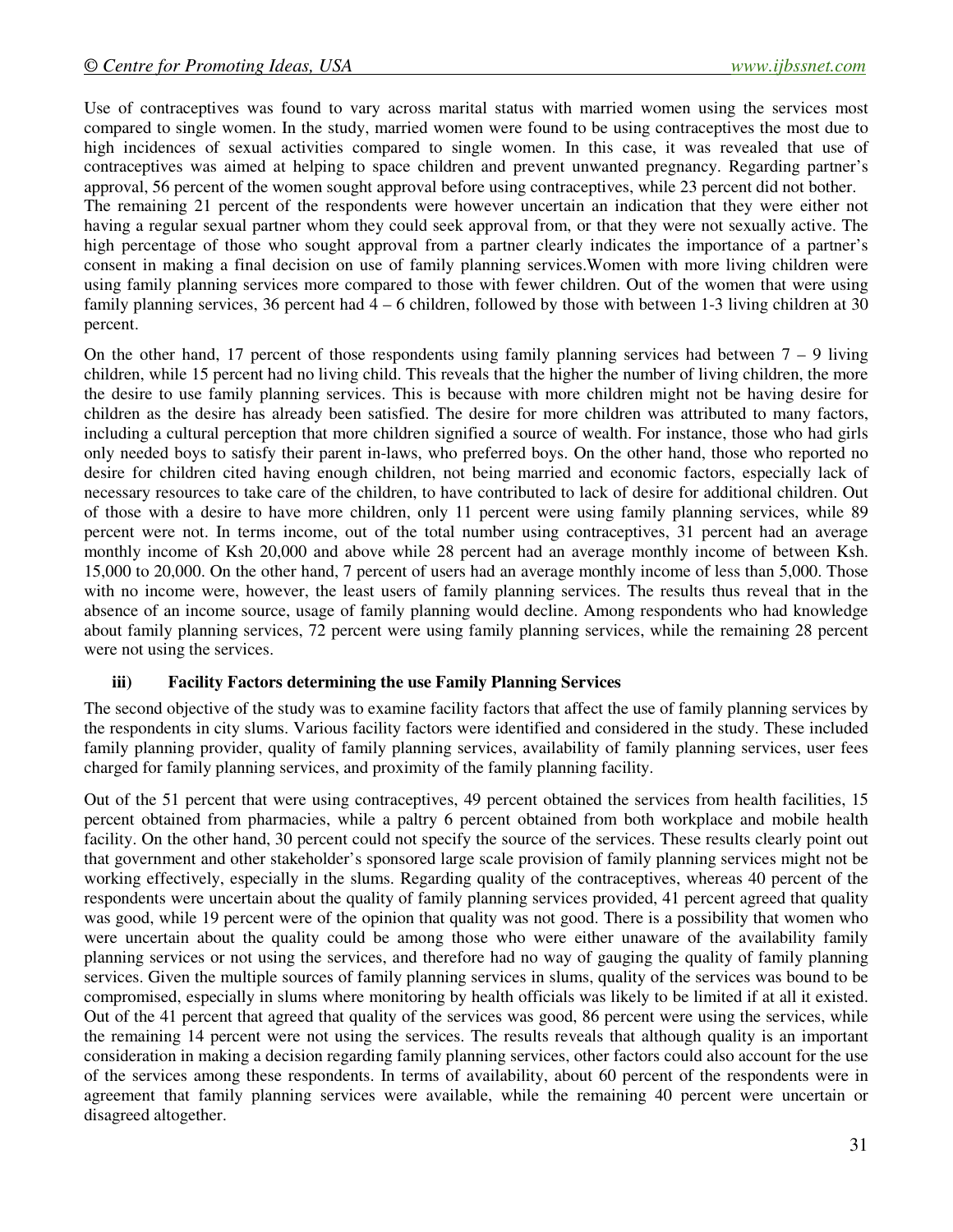Whereas availability of family planning services could be attributed to the fact that there are multiple sources of family planning services (including shops, health facilities and workplaces), uncertainty about the services could have been attributed to lack of awareness and use by the respondents. This percentage is worrying and therefore may need to be addressed by the stakeholders involved in family planning programmes, especially in slums.

With regard to use of family planning services in relation to distance, 41 percent of the users of contraceptives lived within a distance of less than one kilometre, 27 percent lived between 1 and 5 kilometres while 8 percent lived beyond a distance of 10 kilometres. This clearly points out that distance account partly for the use of contraceptives amongst women in the slums. Regarding perception on the friendliness of staff, 68 percent of the respondents who were using contraceptives perceived the staff to be friendly while 19 percent perceived the staff to be unfriendly. The remaining 13 percent were uncertain about their perception regarding the staff. In terms of cost, out of the total number of using contraceptives, 45 percent of the respondents indicated that the cost of the services was free, 32 percent found the services affordable, while 6 percent found the service expensive. The remaining 17 percent had no idea whether cost of the services was expensive or not. This finding reveals that the cost of family planning service is an important determinant of the use of family planning services.

| <b>Facility Factors and use of Contraceptives</b> |                                    | <b>Number</b><br>of<br>respondents | Percentage<br>$(\%)$ |  |  |  |  |
|---------------------------------------------------|------------------------------------|------------------------------------|----------------------|--|--|--|--|
| Family Planning Service Provider                  | Health facility                    | 245                                | 49                   |  |  |  |  |
|                                                   | Mobile Health Workers              | 15                                 | $\overline{3}$       |  |  |  |  |
|                                                   | Pharmacy                           | 75                                 | $\overline{15}$      |  |  |  |  |
|                                                   | Workplace<br>15                    |                                    |                      |  |  |  |  |
|                                                   | Others                             | 150                                | $\overline{30}$      |  |  |  |  |
| Quality of family planning services               | Use of family planning<br>services | 430                                | 86                   |  |  |  |  |
|                                                   | Not using                          | 70                                 | 14                   |  |  |  |  |
| <b>Availability of Family Planning Services</b>   | Disagreed                          | $\overline{65}$                    | 13                   |  |  |  |  |
|                                                   | Uncertain                          | 140                                | 28                   |  |  |  |  |
|                                                   | Agreed                             | 295                                | 59                   |  |  |  |  |
| Proximity of the Family Planning provider and     | Less than 1                        | 220                                | 44                   |  |  |  |  |
| proximity to the provider                         | $1-5$                              | 135                                | 27                   |  |  |  |  |
|                                                   | $5-10$                             | 105                                | 21                   |  |  |  |  |
|                                                   | Beyond 10                          | $\overline{40}$                    | $\overline{8}$       |  |  |  |  |
| Use of Family Planning Services and Friendliness  | <b>Unfriendly Staff</b>            | 95                                 | 19                   |  |  |  |  |
| of Staff                                          | Friendly                           | 340                                | 68                   |  |  |  |  |
|                                                   | Uncertain                          | 65                                 | 13                   |  |  |  |  |
| Use of Family Planning Services and Cost          | Affordable                         | 160                                | 32                   |  |  |  |  |
|                                                   | Expensive                          | 85                                 | 17                   |  |  |  |  |
|                                                   | Free                               | 225                                | 45                   |  |  |  |  |
|                                                   | No Idea                            | 30                                 | 6                    |  |  |  |  |
|                                                   | <b>Strongly Agreed</b>             | 80                                 | 16                   |  |  |  |  |
| Availability of FP Workers                        | None Available                     | 65                                 | 13                   |  |  |  |  |
|                                                   | Uncertain                          | 140                                | 28                   |  |  |  |  |
|                                                   | Available                          | 295                                | 59                   |  |  |  |  |

### **Table 2: Facility Factors and use of Contraceptives**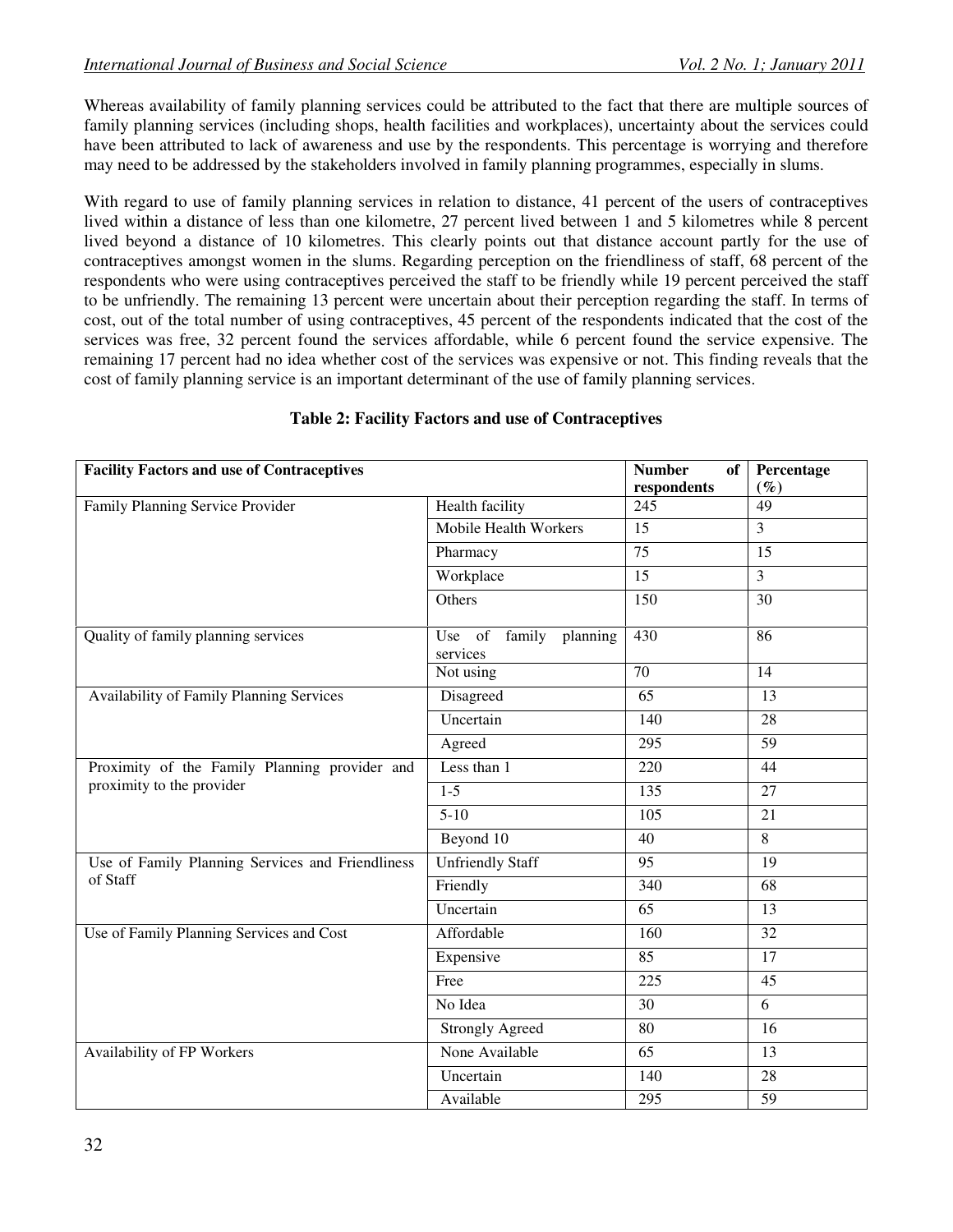Although 50 percent of the respondents agreed that there was promotion of family planning services in the slums, the remaining 50 percent were either uncertain or disagreed. The high percentage of respondents who were uncertain or in disagreement could explain why majority of them obtained the family planning services from either shops or pharmacies.Further, lack of awareness could be attributed to lack of access to information regarding the services. The inability to access such important information is bound the affect the woman's ability to make an informed decision on uptake of family planning services. Lastly, whereas 59 percent of the respondents were in agreement that family planning workers were available, 28 percent of the respondents were uncertain about the availability of the workers. On the other hand, 13 percent of the respondents were of the opinion that family planning workers were not available. This finding supports the previous findings where 38 percent of the respondents were uncertain about the promotion of family planning services by family planning workers

### *Regression Results*

Use of family planning services was the dependent variable and was used as a proxy for demand for contraceptives. This took the value of one (1) if contraceptives were used and zero (0) if otherwise. The explanatory variables considered were age of the woman, marital status, number of living children, average monthly income, educational level of the woman and partner, partners approval, proximity of family planning provider, price of family planning services, knowledge of contraceptives, friendliness of the staff, availability of contraceptives, quality of contraceptives and religious background of the woman. In order to determine the explanatory variables to use, correlation analysis was undertaken to establish the degree of correlation between the explanatory variables to avoid the problem of multicolinearity. However, explanatory variables are rarely uncorrelated with each other and so multicolinearity is a matter of degree. The degree of correlation between the explanatory variable is presented in the appendices. All the variables with a correlation of 0.50 and above were identified and only one of the variables was selected for use in the regression. For instance, the degree of correlation between age of woman (age) and number of living children (nlc) was 0.64. Number of living children was picked and age of woman dropped from the regression. The correlation between proximity to the family planning facility and price of family planning services was -0.50. Given that government health facility offers the services free of charge, proximity was considered an ideal proxy for price of the contraceptives. The further away from the facility a respondent is the higher would be transport cost or transaction cost of accessing the facility. The partner's approval was preferred over availability of contraceptives. The choice of the variable was also

influenced by the fact that marital status and partner's education had a correlation of 0.50. Since partners approval is already included, it was ideal to include marital status. The explanatory variables that were included in the regression were income, proximity, marital status, female education, knowledge of the contraceptives, partner's approval, number of living children, religion, friendliness of staff and quality of contraceptives. The results of the binomial logistic regression are presented in table 3.

| <b>Use of Family Planning Services</b><br><b>Dependent Variable</b> |             |         |       |                             |          |  |  |  |  |
|---------------------------------------------------------------------|-------------|---------|-------|-----------------------------|----------|--|--|--|--|
| <b>No. of Observations</b>                                          | 500         |         |       |                             |          |  |  |  |  |
| <b>Explanatory Variable</b>                                         | Coefficient | Z       | P > z | [95 percent Conf. Interval] |          |  |  |  |  |
| <b>Marital Status</b>                                               | 0.107       | 0.29    | 0.775 | $-0.628$                    | 0.843    |  |  |  |  |
| Religion                                                            | $-1.955*$   | $-5.24$ | 0.000 | $-2.685$                    | $-1.224$ |  |  |  |  |
| Partners Approval                                                   | $7.362*$    | 6.61    | 0.000 | 5.177                       | 9.545    |  |  |  |  |
| No. of living children                                              | 0.119       | 0.97    | 0.332 | $-0.122$                    | 0.361    |  |  |  |  |
| Ouality                                                             | $1.023*$    | 2.58    | 0.010 | 0.245                       | 1.801    |  |  |  |  |
| Proximity                                                           | $-0.221*$   | $-2.73$ | 0.006 | $-0.380$                    | $-0.062$ |  |  |  |  |
| Friendly                                                            | $1.125*$    | 2.56    | 0.010 | 0.264                       | 1.985    |  |  |  |  |
| Income                                                              | $0.011**$   | 2.01    | 0.045 | 0.000                       | 0.023    |  |  |  |  |
| Women Education                                                     | $-0.003$    | $-0.05$ | 0.958 | $-0.130$                    | 0.125    |  |  |  |  |
| Knowledge of FP                                                     | $1.369**$   | 2.22    | 0.026 | 0.162                       | 2.575    |  |  |  |  |
| C                                                                   | $-2.945$    | $-2.83$ | 0.005 | $-4.984$                    | $-0.906$ |  |  |  |  |
|                                                                     |             |         |       |                             | $-2.945$ |  |  |  |  |
| Pseudo $\mathbb{R}^2$                                               | 0.6843      |         |       |                             |          |  |  |  |  |
| LR chi <sup>2</sup> (10)                                            | 468.56      |         |       |                             |          |  |  |  |  |

|  |  |  | Table 3: Results of Logistic Regression Analysis |  |
|--|--|--|--------------------------------------------------|--|
|--|--|--|--------------------------------------------------|--|

 *Source: Derived from Data Analysis* 

 *\* Imply significance at 1 percent level while \*\* imply significance at 5 percent level of significance*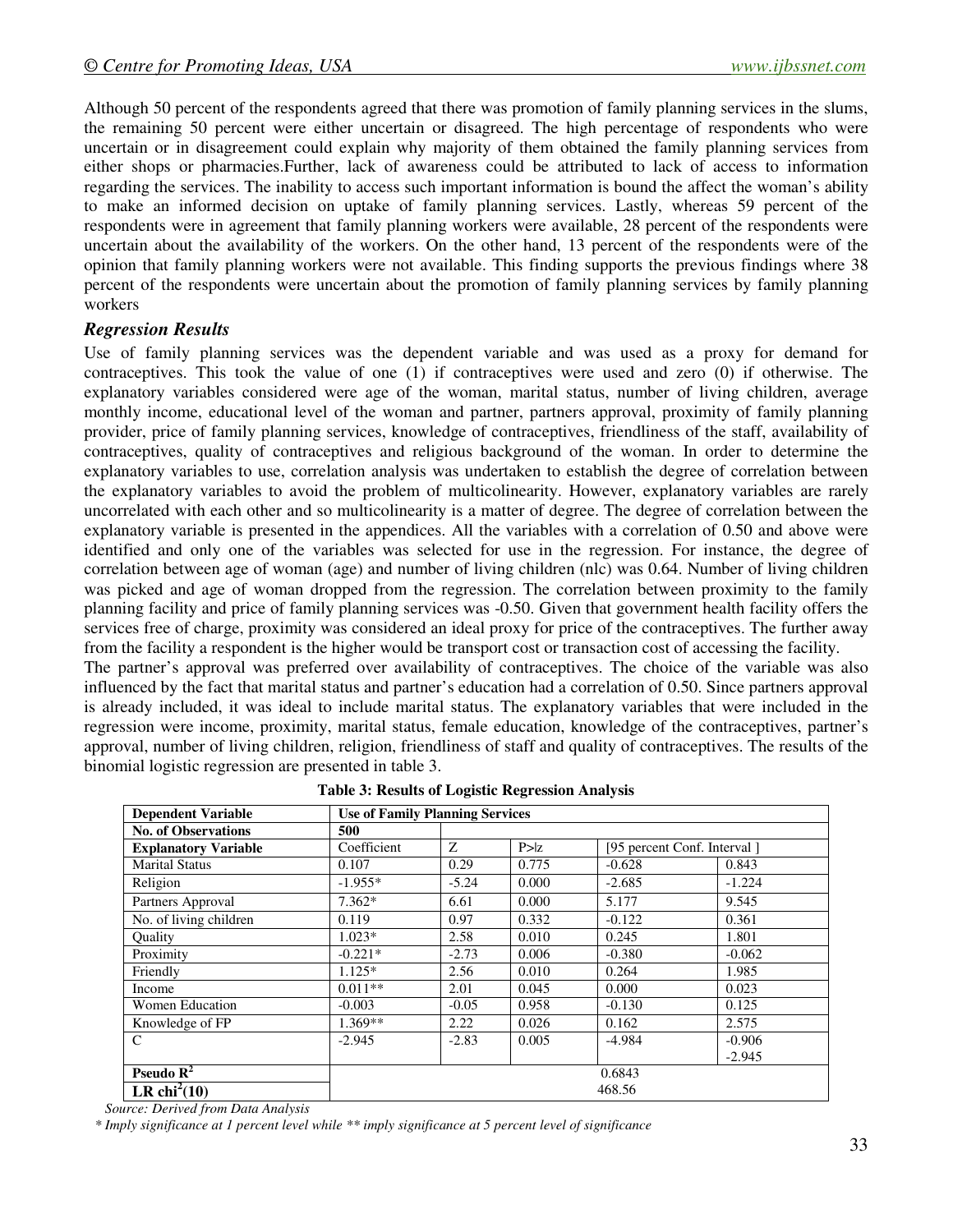From the table, all the coefficients of the explanatory variables had the expected sign except women education. Similarly, seven explanatory variables had coefficient that were statistically significant while the remaining three had coefficients that were statistically insignificant. The interpretation of the coefficient values is complicated by the fact that estimated coefficients from the model cannot be interpreted as the marginal effect on the dependent variable as a result, there was need to estimate the marginal effects as shown in table 4.

| <b>Dependent Variable</b>   | <b>Use of Family Planning Services</b> |            |         |        |                                     |          |        |  |
|-----------------------------|----------------------------------------|------------|---------|--------|-------------------------------------|----------|--------|--|
| <b>No. of Observations</b>  | 500                                    |            |         |        |                                     |          |        |  |
| <b>Explanatory Variable</b> | dy/dx                                  | Std. error | Z       | P >  Z | [95 <sub>percent</sub><br>Interval] | Conf.    | X      |  |
| <b>Marital Status</b>       | 0.016                                  | 0.057      | 0.28    | 0.776  | $-0.095$                            | 0.128    | 0.640  |  |
| Religion                    | $-0.278*$                              | 0.086      | $-3.25$ | 0.001  | $-0.446$                            | $-0.110$ | 0.556  |  |
| Partners Approval           | $0.829*$                               | 0.028      | 29.04   | 0.000  | 0.773                               | 0.885    | 0.420  |  |
| No of living children       | 0.018                                  | 0.019      | 0.95    | 0.343  | $-0.019$                            | 0.054    | 2.364  |  |
| Quality                     | $0.166**$                              | 0.079      | 2.08    | 0.037  | 0.009                               | 0.322    | 0.622  |  |
| Proximity                   | $-0.033**$                             | 0.016      | $-2.14$ | 0.033  | $-0.063$                            | $-0.003$ | 3.158  |  |
| Friendly                    | $0.193**$                              | 0.093      | 2.09    | 0.037  | 0.012                               | 0.373    | 0.701  |  |
| Income                      | $0.002***$                             | 0.001      | 1.74    | 0.081  | $-0.001$                            | 0.004    | 24.824 |  |
| <b>Woman Education</b>      | $-0.001$                               | 0.009      | $-0.05$ | 0.958  | $-0.019$                            | 0.019    | 10.123 |  |
| Knowledge of FP             | $0.257***$                             | 0.139      | 1.85    | 0.064  | $-0.015$                            | 0.529    | 0.806  |  |

**Table 4: Results of Logistic Regression Analysis for Marginal Effects** 

 *Source: Derived from Data Analysis* 

 *\* Imply significance at 1 percent level while \*\* and \*\*\* imply significance at 5 and 10 percent level of significance, respectively* 

# *Discussion and Conclusion*

As presented in table 2, all the explanatory variables had coefficients with expected signs except woman education, which was shown to negatively influence the use of family planning. The coefficient of woman education was, however, not statistically significant at 1 percent as well as 5 percent and 10 percent level of significance. Seven variables, namely marital status of the woman, partner's approval, number of living children, quality of family planning services, friendliness of family planning services providers, proximity to the provider, income of the woman and knowledge of woman on family planning services had coefficients with positive signs. This implies that they increase the likelihood of the respondent using family planning services. On the other hand, religious background of the woman, proximity to the provider and education level of the woman had negative coefficients. This implies that they reduce the likelihood of respondents using family planning services.

The coefficients of religion and partner's approval were statistically significant at 1 percent whereas the coefficients of quality of family planning services, proximity to the provider and friendly staff at facility were statistically significant at 5 percent. On the other hand, the coefficients of income and knowledge of family planning were statistically significant at 10 percent level. Marital status and number of living children had coefficients that were not statistically significant. The most important determinant of the likelihood of respondents in the slums using family planning services was partner's approval, whose marginal effect was 0.83. This means that the probability of a respondent using family planning services was 83 percent where consent from partner was granted compared to where no consent was granted. The significance of this could be attributed to the fact that for a woman to use family planning services, partner's approval was critical. Otherwise if found using without the consent of partner it could be misinterpreted, thereby causing misunderstanding in a marriage.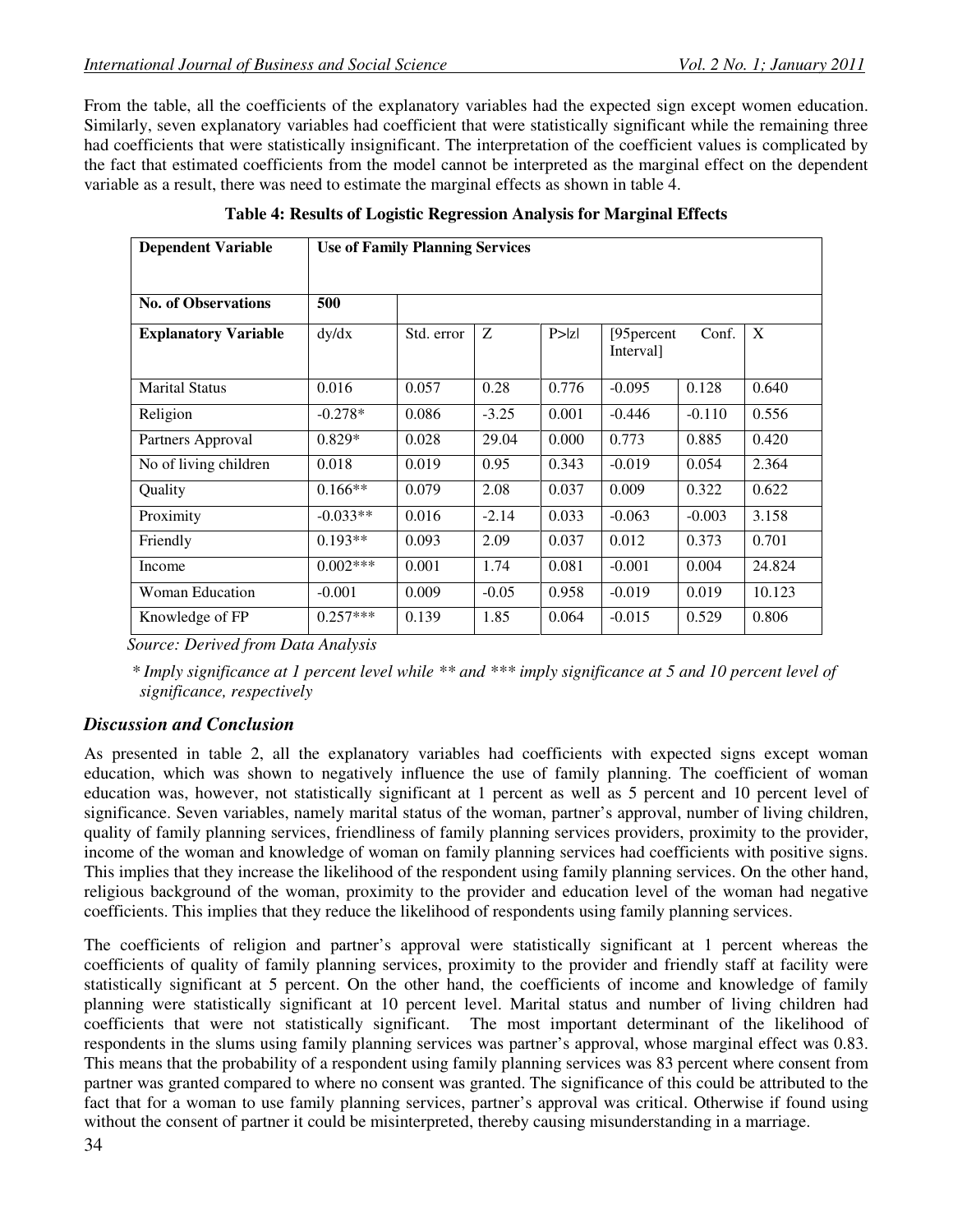The second most important determinant was religion, which took the value of one if Catholic and zero, otherwise. The marginal effect was negative 0.28, implying that the probability of a woman using family planning services if she is a Catholic was 28 percent lower compared to others with different religious background such as Protestant and Muslims. This is because catholic faith discourages its faithfuls from using contraceptives as birth control measures. Faithfuls are instead encouraged to rely more on observation of menstruation cycles and natural safe days of a woman. This finding clearly indicates a significance difference in the use of family planning services between Catholics and other religions.Knowledge of family planning services was found to be the third most important determinant of likelihood to use of family planning services with a marginal effect of 0.26. The likelihood of using family planning services would be 26 percent higher for woman with knowledge of family planning services than those without.

This clearly suggests that for increased uptake of family planning services, promotion that facilitates awareness about the available family planning services and their possible side effects and benefits is paramount. Friendliness of family planning staff had a marginal effect of 0.19, implying that the likelihood of respondents using family planning services was 19 percent higher if family planning staff was friendly than when they were not. The significance of this determinant could be explained by the fact that provision of certain types of family planning services requires performance of some procedures by the person administering the services, for example injectables, hormone releasing implants and use of IUD. With regard to quality of family planning services, the marginal effect was 0.17. This implies that the probability of a woman using family planning services was 17 percent higher for respondents who perceived the services to be of high quality than for those who perceived otherwise. The positive impact of quality could be attributed to the fact that in the process of making a decision on using family planning services, perceived quality of the service is given a high consideration as supported by theory whereby taste and preference is an important factor in making demand decision. Proximity to family planning services provider had a marginal effect of negative 0.03, implying that the further away from the family planning services provider, the lower the likelihood of seeking the services by 3.3 percent.

The negative impact of distance from the service provider could be attributed to the fact that when the provider is far away from the woman, there is bound to be some imbedded costs in terms of transport and transaction costs as well as waiting and travelling time, which may discourage a person from seeking the services. The last statistically significant variable was income, which had a marginal effect of 0.002, implying that an increase in average income of a woman by Kshs. 1,000 increased the likelihood of using family planning services by 2 percent. Marital status and number of living children had each a marginal effect of about 0.02, although they were not statistically significant at either 1 percent, 5 percent and 10 percent. The positive influence of marital status on the likelihood of using family planning services could be attributed to the fact that couples might decide to postpone raising children by resorting to use of family planning services. The value of the marginal effect simply means that a married woman is 2 percent more likely to use family planning services than a single woman. Finally, the positive influence of the number of living children on the likelihood of using family planning services could be attributed to the woman's desire for children having been satisfied. Mahidu *et al.* (1998) for instance found that once the teenage women and newlyweds had a child, contraceptive use prevalence rose to a level comparable to that of women in their twenties.

### *Conclusion*

Various facility factors were considered, among them quality of family planning services, availability of family planning services, proximity of the family planning facility and friendliness of staff. Notable views provided were uncertainty by respondents about the availability of the family planning services as well as the availability of family planning health workers. This not only points out the inadequacy of family planning services but also the family planning workers in the slums. Among the statistically significant determinants of likelihood of usage of family planning services by order of their marginal effect were the partner's approval, religion, knowledge of family planning services, friendliness of family planning staff, quality of family planning services, proximity to the family planning facility and income. All explanatory variables positively influenced the usage of family planning services except religion and proximity to the family planning facility. The study revealed that the farther away the women were from the family planning facilities, the lower the likelihood of using their services.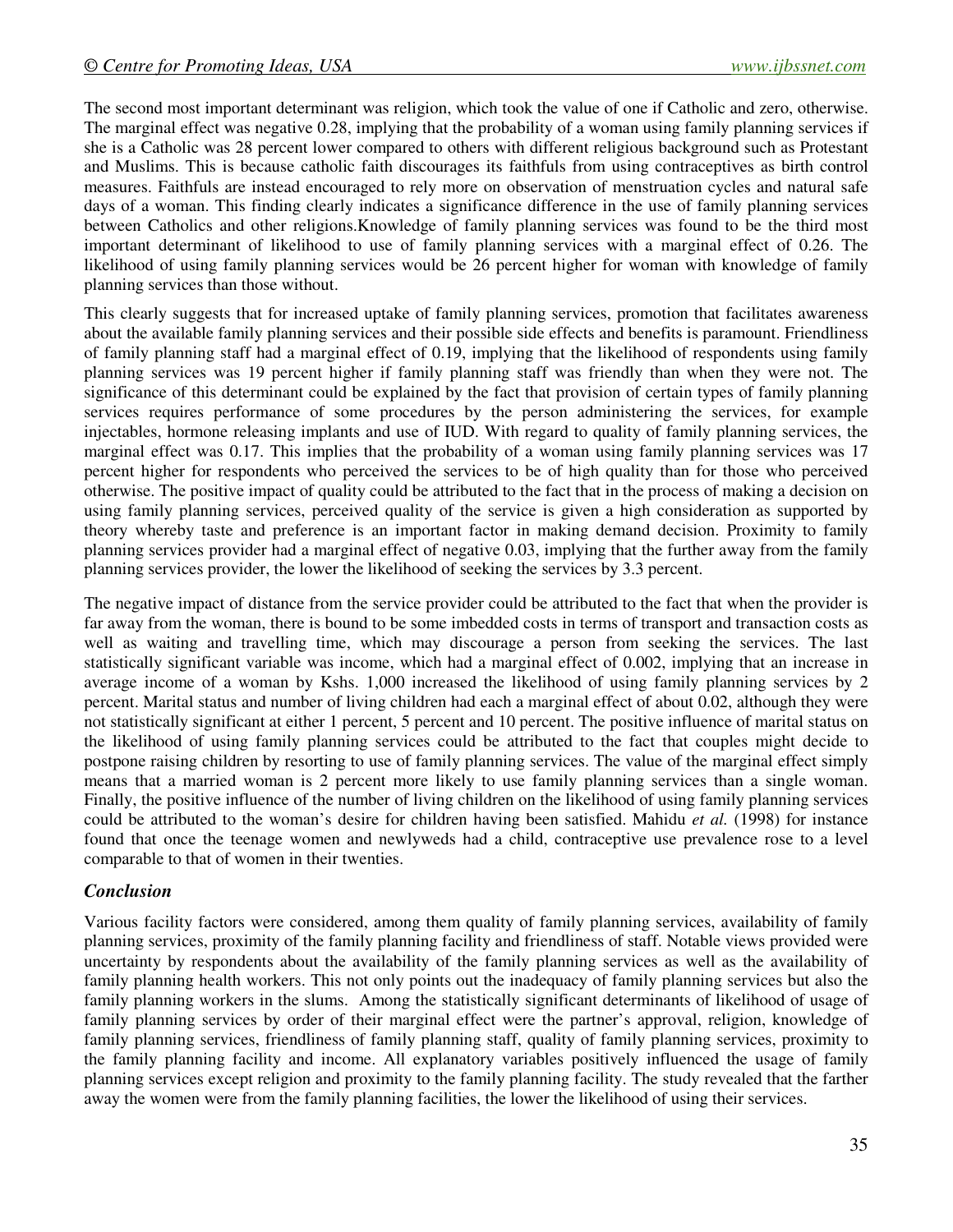In terms of the explanatory power of the model, 68 percent of the variation of the likelihood of the usage of family planning services was captured by the explanatory variables included in the model. Utilization of family planning services has been the concern of not only the government but also other stakeholders including researchers. In this study, it has been established that only a few couples in the city slums use family planning services. It has further been established that various demographic, socio-economic and provider factors affect use of family planning services amongst women in slums. These include by order of their marginal effects partner's approval, religion, knowledge of family planning services, friendliness of family planning staff, quality of family planning services, proximity to family planning facility and income.

## *Recommendations*

In light of the research findings, demand for family planning services in Kenya in general and among women in Kenya's city slums in particular is affected by various factors. In order to enhance the uptake of family planning services as a bold step towards meeting the challenges envisaged in the Kenya's Vision 2030 and the realization of the MDGs, the following are recommended. The government through the Ministry of Health to revive and support family planning education at both household and community level that targets the woman and her partner. This could be undertaken through print and mass media, chiefs' *barazas,* market places as well as newsletters and posters. Additionally, the Ministry of Health should encourage the uptake of contraceptives at household level by enhancing continuous promotion of family planning services and provision of free condoms. This could be realised by supporting family planning outreach activities by the health workers. This is expected to contribute positively towards enhancing awareness of family planning services and the benefits and side effects. Enhancing standards and regulation to ensure that contraceptives provided are of good quality. In addition, public health facilities may need to use revenue generated through facility improvement funds (FIF) to improve the quality of FP services, including infrastructure, to encourage utilization of the services at facility level by the providers.

Revamping and supporting Community Based Distribution of Family Planning services by the government, NGOs, and the CBOs is inevitable. The NGOs and CBOs need to revamp and support the services of community based distributors so that contraceptives could reach the underserved who are the majority in slums. Lastly, the Ministry of Health in collaboration development partners involved in the provision of family planning services need to enhance large scale training of service providers in quality care, client follow up, communication skills, counselling, referral and feedback and provision of a wide choice of methods. With good customer care, clients who seek contraceptives will have confidence in the staff which in the process will attract more users while at the same time encouraging further usage on those currently using them. However, for this programme to be effective, donor support is critical.

Creation of advocacy groups at community level is highly recommended. This will not only articulate the rights of the clients, in this case the woman who seek contraceptives, but will lead to cultural and attitude change towards the services thereby encouraging their uptake. In the end, this is expected to contribute positively towards a reduction in the total fertility rate as well as decline in population growth rate. NGOs, CBOs, and other institutions involved in family planning need to initiate and promote targeting programmes for the uptake of the services in the slums.

### **References**

Abdullah K. H. (1997), A Hierarchical Model of Contraceptive use in Urban and Rural Bangladesh, *Contraception, Vol. 55, No. 2:91-96.*

- Abiodun, O.M., and O.R. Balogun (2009), Sexual Activity and Contraceptive Use among Young Female Students of Tertiary Educational Institutions in Ilorin, Nigeria, *Contraception. Vol. 79, No. 2:146-9*
- Addai, I. (1999*) Does Religion Matter in Contraceptive Use among Ghanaian Women*? Review of Religious Research, Vol. 40 No. 3
- African Population and Health Research Centre (APHRC) (2001) *Contraceptive Use Dynamics In Kenya Further Analysis Of Demographic And Health Survey (DHS) Data,* Macro International Inc Calverton, Maryland USA
- Ahmed B., (1987), Determinants of Contraceptive Use in Rural Bangladesh: The Demand for Children, Supply of Children, and Costs of Fertility Regulation, *Demography, Vol. 24, No. 3:* 361-373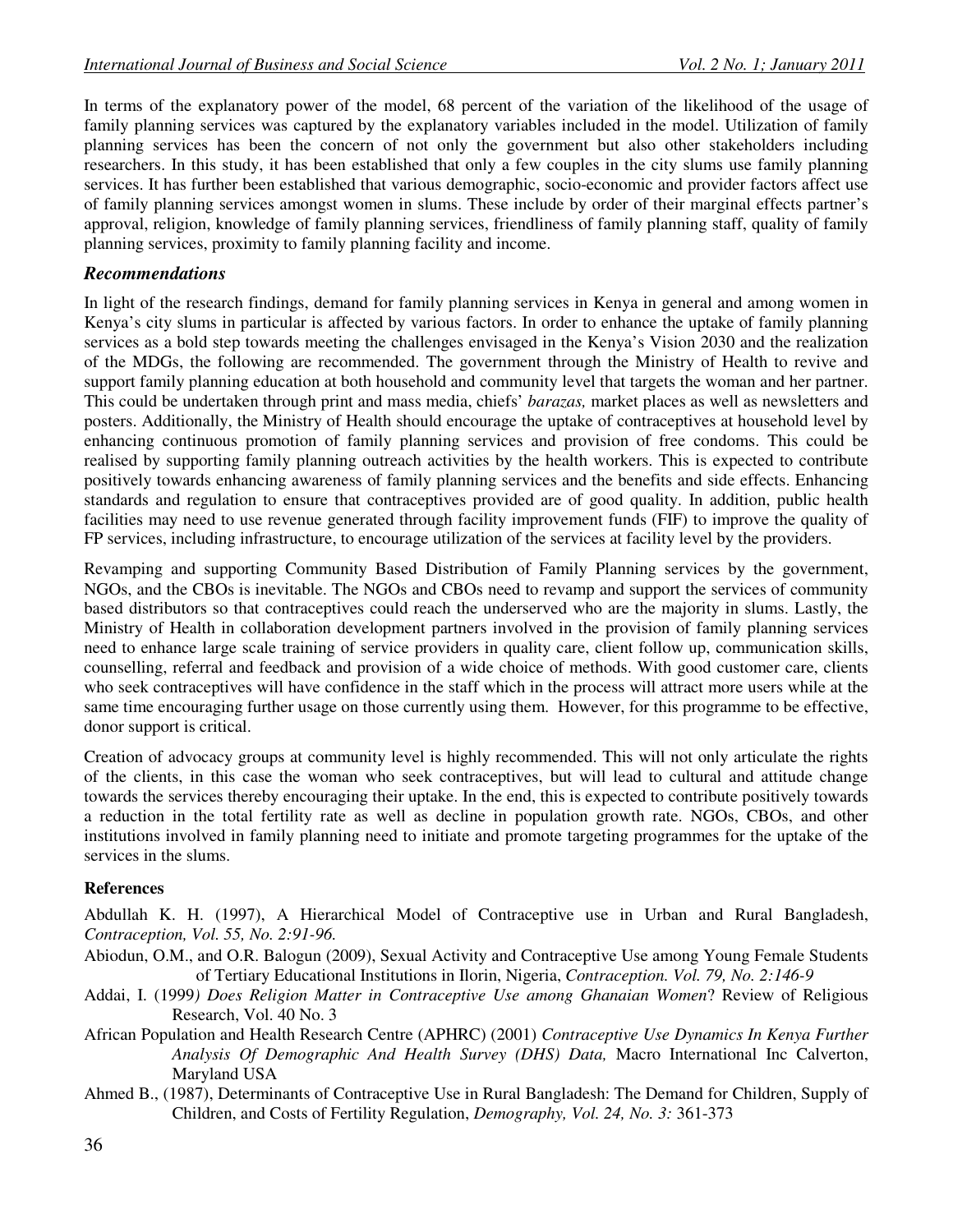- Agwanda T.A. O. (2005), Contraceptive Use Dynamics in Kenya: Analysis Of Method Choice and Discontinuation, Working Paper No. 5 NCAPD
- Ajakaiye, O. and G. Mwabu (2007), The Demand for Reproductive Health Services: Frameworks of Analysis, AERC, Nairobi
- Ajayi, A and J. Kekovole (1998), "Kenya's Population Policy: From Apathy to Effectiveness," in Anrudh Jain (ed.), *Do Population Policies Matter? Fertility and Politics in Egypt, India, Kenya, and Mexico,* New York: Population Council
- Alan Guttmachcr Institute (1998), Hopes and Realities: Closing the Gap between Women Aspirations and their Reproductive Experiences. New York: Alan Guttamacher Institute
- APHRC (2001), *Contraceptive Use Dynamics in Kenya Further Analysis Of Demographic And Health Survey (DHS) Data*, Nairobi, Kenya, Macro International Inc, Calverton, Maryland USA
- Barasa, J. and S. Kimani (1991) *An Inventory of CBD Family Planning Services.* Nairobi Kenya: National Council for Population and Development (NCPD) and United Nations Population Fund (UNFPA)
- Beksinska M.E, Rees V.H, Nkoyane and J.A McIntyre (1998) Compliance and use behaviour, an issue in injectable as well as oral contraceptive use? A Study of Injectable and Oral Contraceptive Use in *Johannesburg Family Planning Vol.* 24, No. 1: 21-3
- Bertrand, J. T.; K. Hardee; R. J. Magnani and M.A Angle (1995) "Access, Quality of Care and Medical Barriers in Family Planning Programs", *International Family Planning Perspectives*, Vol. 21, No. 2: 64-694
- Bongaarts J. (2008). "Fertility Transitions in the Developing World: Progress or Stagnation?" *Studies in Family Planning*, Vol. 39, No. 2: 105-110
- Caldwell J.C and C. P. Caldwell (1987), The Cultural Context of High Fertility in Sub-Saharan Africa, *Pop Dev Rev* Vol. 13, No. 3: 409-437
- Caldwell J. C and C. P. Caldwell, (2002) Family Planning Programs in the Twenty-First Century *Studies in Family Planning, Vol. 33, No. 1: pp. 76-86*
- Chamberlain, G. (1994), 'Quantile Regression, Censoring, and the Structure of Wages', in C. Sims and J.J. Laffont (eds.), Proceedings of the Sixth World Congress of Econometrics Society (Barcelona, Spain), New York, Cambridge University Press
- Clement, S. and S. Nyovani, (2004), Who Is Being Served Least by Family Planning Providers? A Study of Modern Contraceptive Use in Ghana, Tanzania and Zimbabwe, *African Journal of Reproductive Health,* Vol. 8, No. 2: 124-136
- Crichton, J., (2008) "Changing Fortunes: Analysis of Fluctuating Policy Space for Family Planning in Kenya", *Health Policy and Planning*, Vol. 23, No. 5: 339-350
- Curtis S.L. and K. Neitzel (1996), Contraceptive Knowledge, Use and Sources, Demographic and Health Surveys Comparative Studies No. 19. Calverton: Macro International Inc
- David E. B., David C., and Jaypee S., (2002), The Demographic Dividend: A New Perspective on the Economic Consequences of Population Change, New York, Rand
- Donald R. C., and C. E. William, (1995), *Business Research Methods*, New York, 5<sup>th</sup> Edition, McGraw-Hill Companies, USA
- Elma P. L., Anna, L.C. and E. P. Aurora, (2000) Contraceptive Use Dynamics in The Philippines: Determinants of Contraceptive Method Choice and Discontinuation; Population Institute, University of the Philippines, Quezon City, Philippines
- Esther, M., E. Charlotte, L. Moses, E. Baya, O. Joyce, W. Eigabeth, (2000) What do Family Planning Clients and University Students in Nairobi, Kenya, Know and Think about Emergency, *African Journal of Reproductive Health,* Vol. 4, No. 1: 77-87
- Farley, P.J., 1986. Theories of the Price and Quantity of Physician Services. *Journal of Health Economics* Vol. 5: 315–333
- Feyisetan, B. and M. Ainsworth (1996) "Contraceptive Use and the Quality, Price, and Availability of Family Planning in Nigeria", *The World Bank Economic Review*, Vol. 10 No. 1: 159-187
- Feyisetan, B, J. and S. Bamiwuye, (1998), Postpartum Counselling and Contraceptive Use in Nigeria. *Ife Social Sciences Review,* Vol. 15, No. 1: 30-41
- Gertler, P. and J. Van der Gaag (1990). *The Willingness to Pay for Medical Care: Evidence from Two Developing Countries.* Baltimore: The Johns Hopkins University Press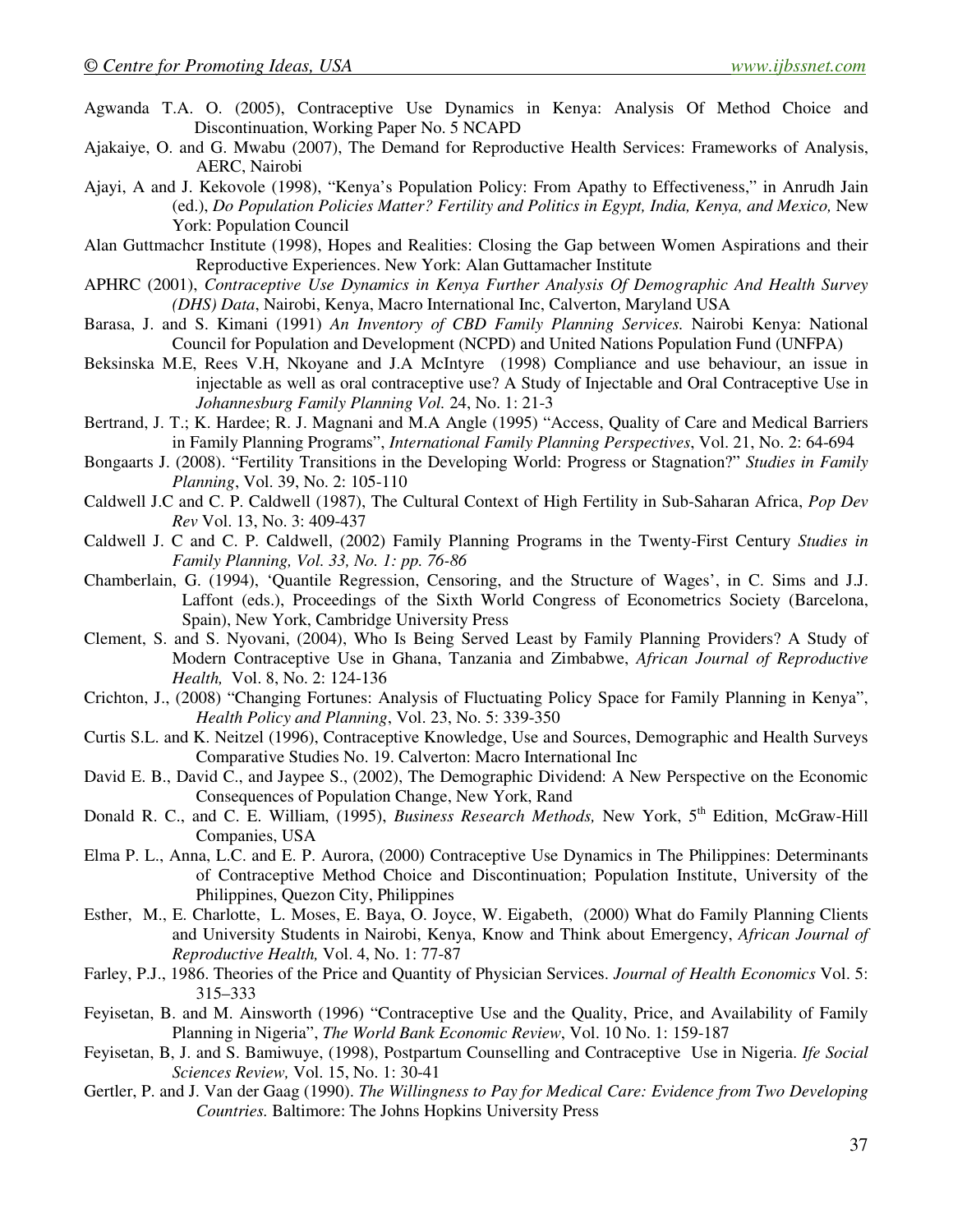- Gertler, P. and J. Molyneaux, (1994) How Economic Development and Family Planning Programs Combined to Reduce Indonesian Fertility, *Demography*, Vol. 31, No. 1: 33-63
- Giusti, C. and D. Vignoli, (2006), Determinants of Contraceptive use in Egypt: A multilevel Approach, *Statistical Methods and Applications*, Vol. 15: 89-106
- Goldstein, H. and M.J. Healy (1995), "The Graphical Presentation of a Collection of Mean", *Journal of Royal Statistical Society,* Vol. 1, No. A: 175-177
- Guiella G., N. J. Madise (2007). "HIV/AIDS and Sexual-Risk Behaviours among Adolescents: Factors influencing the use of Condoms in Burkina Faso", *African Journal of Reproductive Health* Vol. 11, No. 3: 182-196
- Hawkins, J., P. S. Matteson and E. S. Tabeek (1995), A Fertility Control in Fogel, C. I. and N. F. Woods (Eds.), *A Comprehensive Handbook*. London, UK, Sage Publishers, Inc
- Health Policy Initiatives (HPI), Task Order 1 (2007), *Inequalities in the Use of Family Planning and Reproductive Health Services: Implications for Policies and Programs,* Washington DC, Futures Group International
- Ismet K. (2000), Determinants of Contraceptive Use and Method Choice in Turkey, *Journal of Biological Science,* Vol. 32: 329-342
- Ian A. Alex E. Bongaarts J. Townsend, (2009), *Kenya's Fertility Transition, Determinants and Implications for Policy Programmes.* Nairobi, Population Council
- ICRW (2004), The Impact of Unmet Family Planning Needs on Women's Health Evidence from a Research Study in Madhya Pradesh, India, Washington DC: International Center for Research on Women
- Ipas (2004) *A National Assessment of the Magnitude and Complications of Unsafe Abortion in Kenya*, Chapel Hill, North Carolina: Ipas
- Janice M and J. Wolff (1996) Management Strategies for Improving Family Planning Services, Newton, The Family Planning Manager Compendium
- Jayaraman T. K. (1995), Demographic and Socioeconomic Determinants of Contraceptive Use Among Urban Women in the Melanesian Countries in the South Pacific: A Case Study of Port Vila Town in Vannatu, Manila, Asian Development Bank
- Kamal, N. (1994), Role of Government Family Planning Workers and Health Centres, *Asia-Pacific Population Journal* Vol. 9, No. 3:59-65
- Karanja J, Njoroge P and Orero S. (2005), *Impact of Trends in Community Based Family Planning On Contraceptive Prevalence Rate,* Working Paper No. 8, Nairobi, Kenya: National Coordinating Agency for Population and Development
- Karirah-Gitau, Sarah (1999) H*ousing, Environment and Poverty Management in Eastern Africa A Case of Slum Settlements in Nairobi, Kenya* – A Final Report A Shelter Afrique Research Project funded by IDRC, Nairobi
- Koenig, M.A., M.B. Hossain, and M. Whittaker (1997), "The influence of quality of care upon contraceptive use in rural Bangladesh", *Studies in Family Planning*, Vol. 28, No. 4: 278-289
- Koome P. D. Nturibi and G. Kichamu (2005), *The Effect of Declining Family Planning IEC Efforts on Contraceptive Behaviour,* Working Paper No. 7, Nairobi, Kenya: National Coordinating Agency for Population and Development, Nairobi
- Koray, T. Lisa A.(1992) Determinants of Contraceptive Choice Among Single Women in The United States, *Family Planning Perspectives* Vol.24, No. 4: 155-173
- Korir J. and G. Mwabu (2004) Improving Access to Family Planning Services in Public Health Facilities by Underserved Populations in Kenya, A report prepared for POLICY Project, Nairobi, Kenya
- Korir J., B. Obonyo and C. Aloo-Obunga (2004) Assessment of Formal and Informal User Fees paid by Maternal Health Services in Kenya, A report prepared for POLICY Project, Nairobi, Kenya
- Kyalo, M.M. (1996), Determinants of Contraceptive Non-use in Kenya. MA Thesis, P.S.R.I., University of Nairobi, Kenya
- Kwan, M. (1994) "When the Client is the King", *Planned Parenthood Challenges*, London, Public Affairs Department of IPPF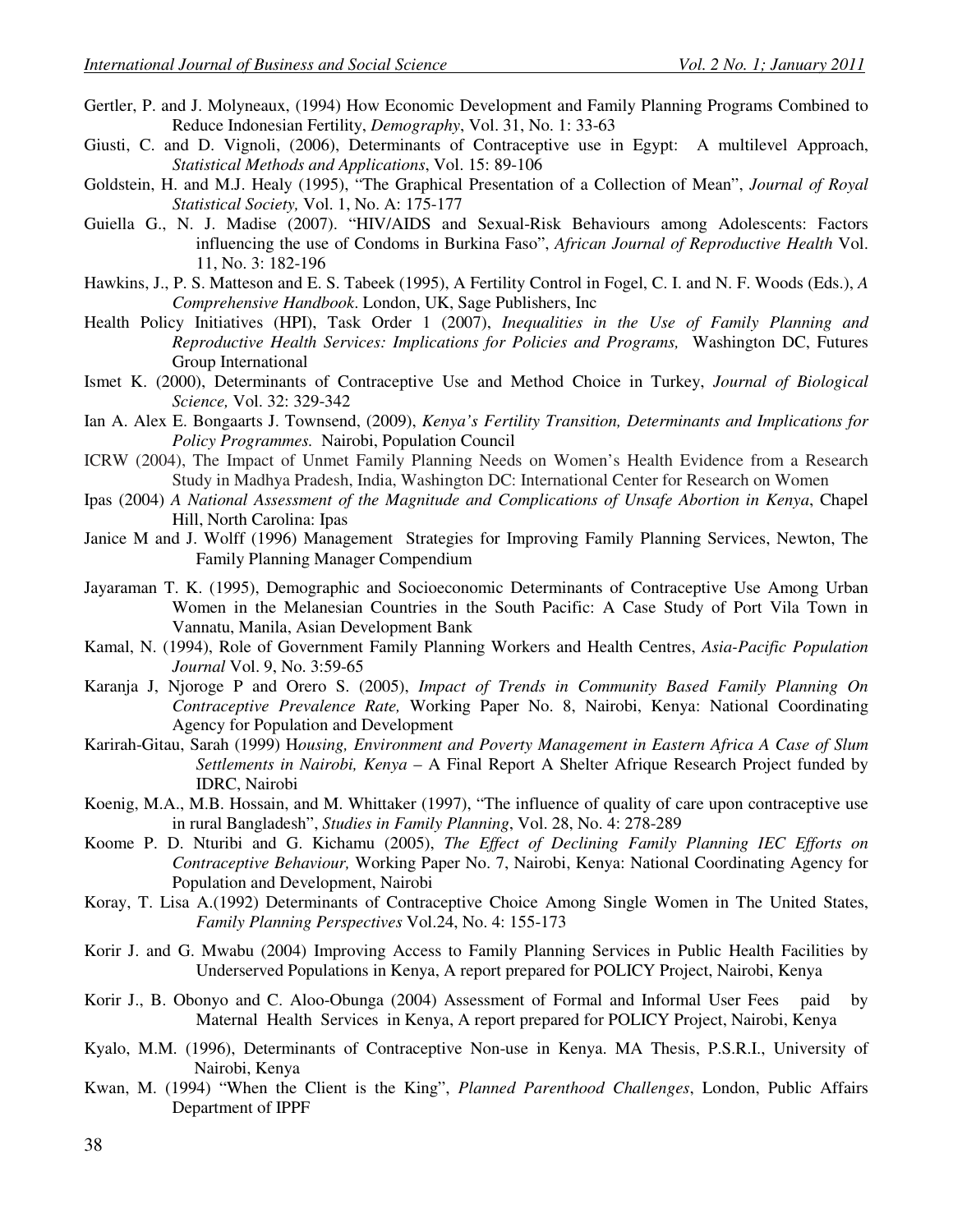- Lewis M. A.., (1986), Do Contraceptive Prices Affect Demand, *Studies in Family Planning, Vol. 17, No. 3: 126- 135*
- Lucas, D. (1992) "Fertility and Family Planning in Southern and Central Africa", *Studies in Family Planning*, Vol. 23, No. 3: 145-158
- Magadi, M., E. Zulu, A. Ezeh and S. Curtis (2001). *Contraceptive Use Dynamics in Kenya: Further Analysis of Demographic and Health Survey Data.* Nairobi, Calverton, Maryland
- Mason A., D.B. Suits, and M. Phananiramai, (1984), Fertility Decline in Four Asian Countries: How Important is Economic Development, Women in International Development, Working Paper no. 53
- Maletela, T. M. Nyovani, and D. Ian (2004) Provision of Family Planning Services in Lesotho *International Family Planning Perspectives, Vol. 30, No. 2: 77-86.*
- McNamara, P.E. (1999) "Welfare Effects of Rural Hospital Closures: A Nested Logit Analysis of the Demand for Rural Hospital Services". *American Journal of Agricultural Economics,* 81: 674–9
- Mahidul I. Thomas, T. K. Barkat, K., R. Masud, B. H. Mian, (1998), Determinants of Contraceptive Use among Married Teenage Women and Newlywed Couples, International Centre for Diarrhoeal Disease Research, Bangladesh, Mohakhali, Dhaka 1212, Bangladesh, ICDDR, B Working Paper No. 117
- Mamun, M. and I.S. Mazharul, (1989) Adolescent Contraceptive Use and its Determinants in Bangladesh: Evidence from Bangladesh Fertility Survey 1989, *Contraception,* Vol. 52, No. 3: 181-186
- Margaret L. E., J. M. Diane and O.G. Melville (2000) Mobilizing Demand for Contraception in Rural Gambia, *Studies in Family Planning,* Vol. 31, No. 4: 325-335
- Mensch, B.; M. Arends-Kuenning and A. Jain (1994) "Assessing the Impact of the Quality of Family Planning Services on Contraceptive Use in Peru: A Case Study Linking Situation Analysis Data to the DHS", *The Population Council Programs Division Working Papers*, No. 67, New York, The Population Council
- Mitullah, W.V 1997 "I*n-Depth Studies of Female Headed Households in Nairobi, Kibera*" A Contribution to UNDP/UNIFEM/UNCHS Programme to Improve the Livelihoods of Female Headed Households Living in Informal Settlements
- Mohamad R. J., L.B. Andrew and U. Baudi, (1988) Husband's Approval of Contraceptive Use in Metropolitan Indonesia: Program Implications; *Studies in Family Planning* Vol. 19, No. 3: 162-168
- Mpiti, A. M. and I. K. Sabiti (1985) "The proximate determinants of fertility in Lesotho". *WFS Scientific Reports* No. 78. Voorburg, Netherlands, International Statistical Institute
- Mroz T.A, Bollen K.A, Speizer I.S. and D.J Mancini (1999) Quality, Accessibility, and Contraceptive Use in Rural Tanzania, *Demography* Vol.36 No.1, 23-4
- Moreland, S. (2006), "Egypt's Population Program: Assessing 25 Years of Family Planning." Washington,DC: Constella Futures, POLICY Project
- Moreland, S. and S. Talbird (2006), "Achieving the Millennium Development Goals: The Contribution of Fulfilling the Unmet Need for Family Planning." Washington, DC: Constella Futures, POLICY Project
- Mugenda, O. M and A. G. Mugenda (2003) *Research Methods: Qualitative and Quantitative Approaches*, Nairobi; ACTS Press
- Mustapha C. D. and Z. M. Ismaila (2006), Male Knowledge, Attitude, and family Planning Practices in Northern Nigeria, *African Journal of Reproductive Health* Vol. 10, No. 3: 53-65
- Mwabu, G.M (1984), A model of Household Choice Among Medical Treatment Alternatives in Rural Kenya, PhD Dissertation, Boston University
- Mwabu, G., J. Wangombe and B. Nganda (2003), *The Demand for Medical Care in Kenya* African Development Bank, USA, Oxford
- Mwabu, G. (2007a), "The Production of Child Health in Kenya: A Structural Model of Birth Weight." Conference Paper on Economic Development in Africa, March 18-19, Centre for the Study of African Economies, University of Oxford, Mimeo
- Mwabu, G. (2007b), "The Demand for Health Care", in: Heggenhougen, K., ed., E*ncyclopedia of Public Health*, Amsterdam: Elsevier Science, North-Holland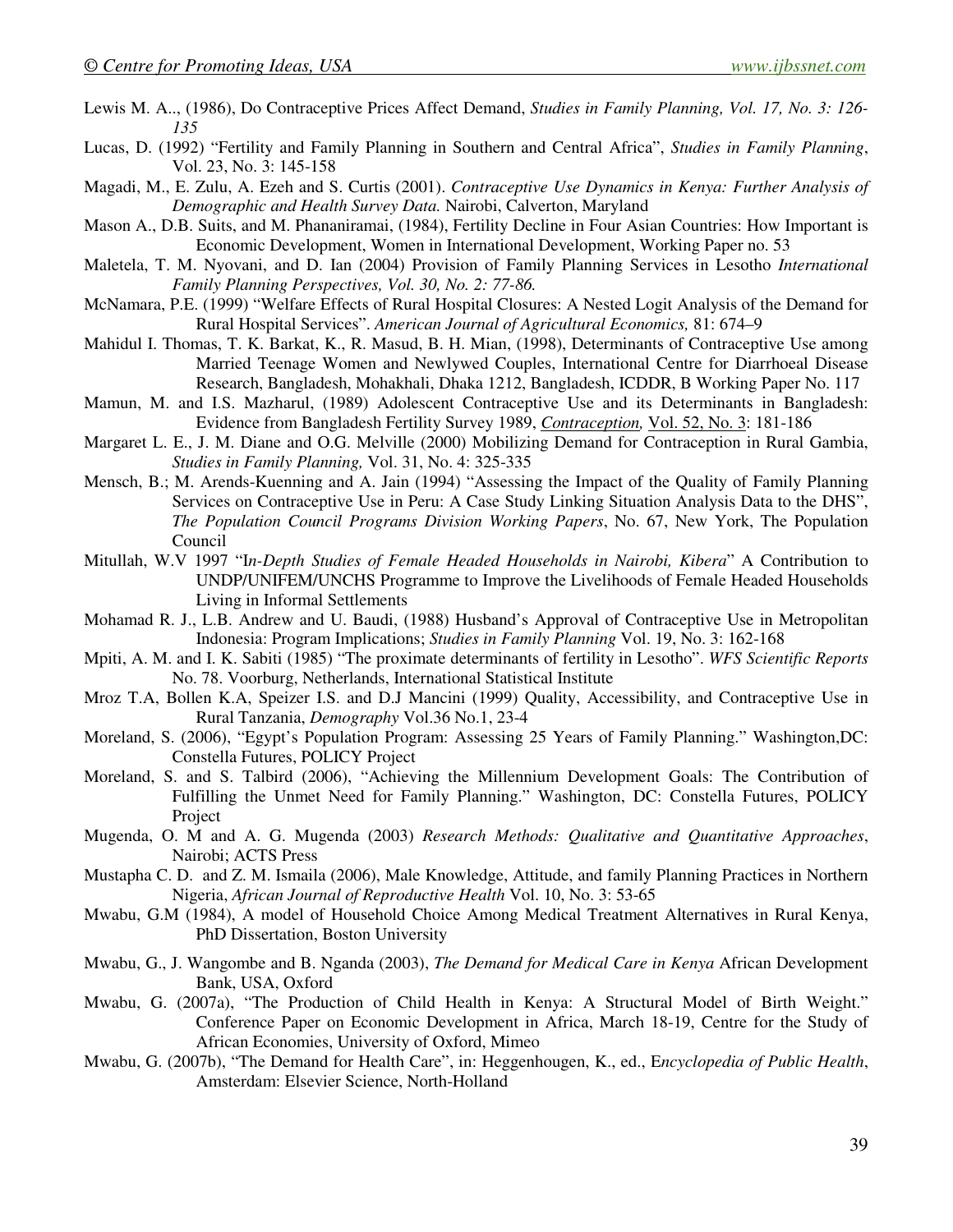- Nathan J. H, L.Ulla and H. Dairiku , (2004), Investigating Access to Reproductive Health Serv- ices Using GIS: Proximity to Services and the Use of Modern Contraceptives in Malawi, *African Journal of Reproductive Health/La Revue Africaine de la Santé Reproductive, Vol. 8, No. 2:* 164-179
- Nazar-Beutelspacher, A., D. Molina-Rosales, B Salvatierra-Izaba, E. Zapata-Martelo and D. Halperin (1999) "Education and Non-use of Contraceptives among Poor Women in Chiapas, Mexico" *International Family Planning Perspectives Vol.* 25 No. 3 PP 132-8
- Nganda,B., (2003), The Safe Motherhood Programme in Kenya: Unit Costing Study , A Report Prepared for POLICY Project, Nairobi, Kenya
- Ngau, P (1995) *Informal Settlements in Nairobi* A Baseline Survey of Slums and Squatter Settlements: An Inventory of NGOs and CBOs activities, Nairobi
- Njogu, W., (1991), Trends and Determinants of Contraceptive Use in Kenya, *Demography* Vol. 28, No. 1 PP 83- 99
- Obonyo B., F. Otieno and R. Muga (2005), *Effect of Infant and Child Mortality on Fertility in Kenya*, Working Paper No. 2, Nairobi, National Coordinating Agency for Population and Development
- Odwee, J.A., N. Francis, and A. Asaf (2006), The Determinants of Health Care Demand in Uganda: The case study of Lira District, Northern Uganda, Nairobi, AERC
- Omondi-Odhiambo (1999), *Fertility Change, Family Planning and the Impact of CBD in Siaya District, Kenya.* A Study Report for Ministry of Health/ GTZ reproductive Health Project, Kenya
- Oliver R. (1995), Contraceptive use in Ghana. *The Role of Service Availability, Quality and Price. Living Standards Measurement Study* Working Paper No. 111. Washington DC: World Bank
- Oyedokun A. O., (2007), Determinants of Contraceptive Usage: Lessons from Women in Osun State, Nigeria, *Journal of Humanities and Social Science, Volume 1, Issue 2*
- Phillips, J.F., F. Binka, M. Adjuik, A. Nazzar, and F. Adazu, (1996), Determinants of Contraceptive innovation: A case-control Study of Family Planning in Traditional African Society
- POLICY Project (2003), "Targeting: A Key Element of National Contraceptive Security Planning", *Policy Issues in Planning and Finance No. 3* Washington DC, Futures Group International
- POLICY Project (2005), *Strengthening Family Planning Policies and Programs in Developing Countries: An Advocacy Toolkit*. Washington, DC: Futures Group, POLICY Project
- Rodriguez, G. (1978), Family Planning Availability and Contraceptive Practice. *International Family Planning Perspectives and Digest* No. 4: 100- 115
- Republic of Kenya (1981), *Kenya Fertility Survey 1977-1978.* World Fertility Survey Programme, Nairobi, Government Printers
- Republic of Kenya (1984), *Kenya Contraceptive Prevalence Survey 1984. First Report.* Ministry of Planning and National Development. Contraceptive Prevalence Survey Programme, Nairobi, Government Printer
- Republic of Kenya (1994), *Health Policy Framework 1994-2010*, Nairobi: Government Printer
- Republic of Kenya (1996), *National Reproductive Health Strategy, 1997 2010,* Nairobi: Government Printer
- Republic of Kenya (1997), *National Reproductive Health Strategy (NRHS) 1997-2010*, Nairobi: Government Printer
- Republic of Kenya (2001) *National Condom Policy and Strategy*, Nairobi: Government Printer
- Republic of Kenya (1999) *Economic Survey,* Nairobi: Government, Printers
- Republic of Kenya (2003a), *Adolescent Reproductive Health and Development Policy* Nairobi: Government Printer
- Republic of Kenya (2003b), *Demographic Health Survey of 2003,* Nairobi: Government Printer
- Republic of Kenya (2003c), *Economic Recovery Strategy for Employment and Wealth Creation (2003-2007),* Nairobi: Government Printer
- Republic of Kenya, (2003d), *Contraceptive Commodities Procurement Plan, 2003-2006,* Nairobi: Government Printer
- Republic of Kenya (2005), *Family Planning Guidelines for Service Providers*, Nairobi: Government Printer
- Republic of Kenya (2005), *Health Sector Strategic Plan II, 2005-2010*, Nairobi: Government Printer
- Republic of Kenya (2007a), *National Reproductive Health Policy*, Nairobi, Government Printer
- Republic of Kenya (2007b), *Kenya Vision 2030 The Popular Version,* Nairobi: Government Printer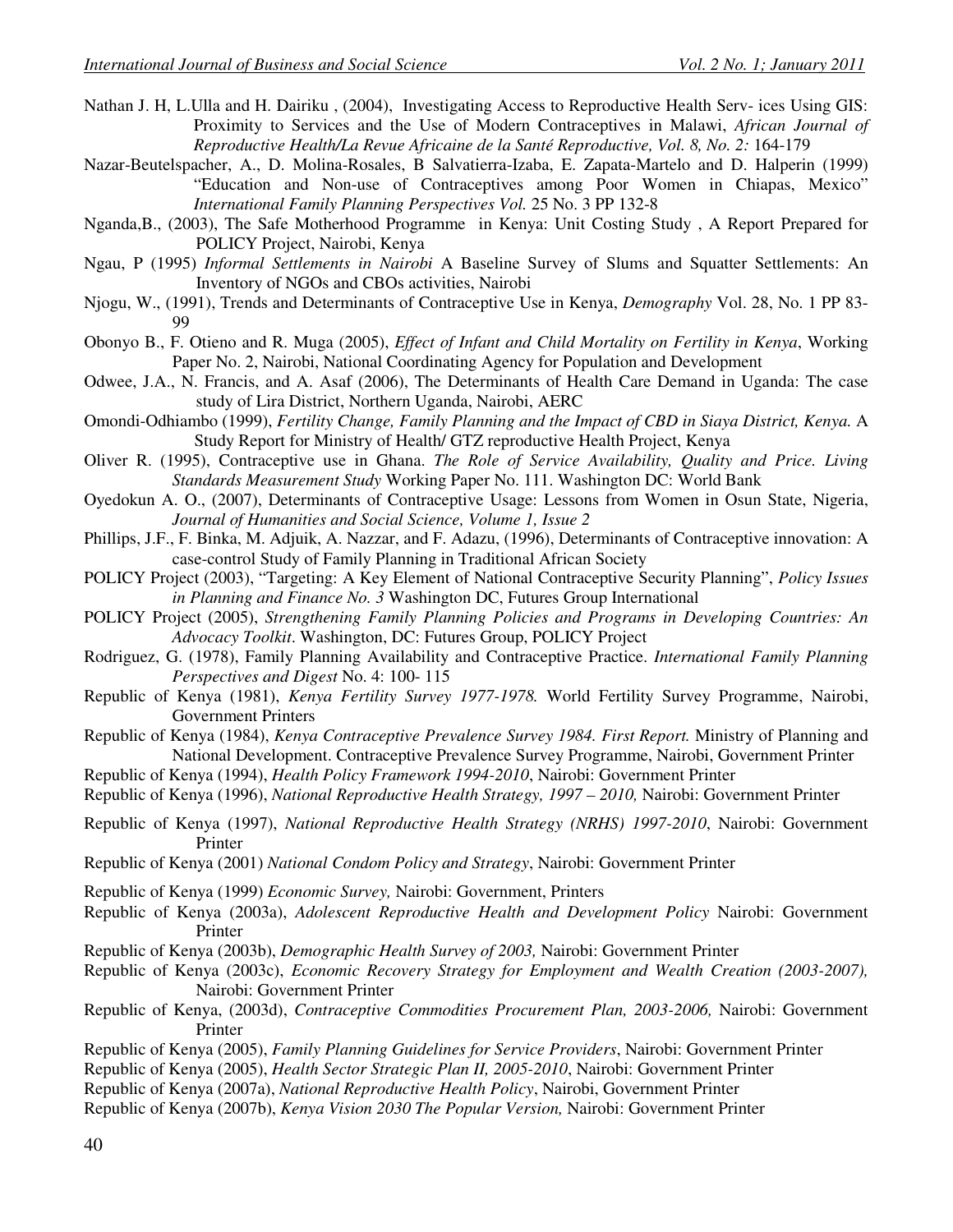Republic of Kenya (2009), *Demographic Health Survey of 2008,* Nairobi, Government Printer

- Rice, N. and A. Leyland. (1996) "Multilevel Models: Applications to Health Data", *Journal of Health Services Research and Policy*, Vol. 1, No. 3:154-164
- Robey, B; P. T. Piotrow and C. Salter (1994) "Family Planning Lessons and Challenges: Making Programs Work", Population Reports, Series J, Number 2. Johns Hopkins Population Program, Center for Communication Programs, Baltimore
- Rosenzweig, M.R., and T. P. Schultz (1982), "The Behaviour of Mothers as Inputs to Child Health: The Determinants of Birth Weight, Gestation, and the Rate of Fetal Growth", pp. 53-92, in: Fuchs, Victor R., ed., *Economic Aspects of Health*, Chicago: The University of Chicago Press
- Ross J, J. Stover and A. Wilard (2000) Profiles for Family Planning and Reproductive Health Programs. Glastonbury: The Futures Group International, UK
- Schultz, T. P. (2004), "Health Economics and Applications in Developing Countries", *Journal of Health Economics*, Vol. 23, No. 4: 637-641
- Sharma, S., S. Smith, M. Pine, and W. Winfrey. 2005a. "Formal and Informal Reproductive Healthcare User Fees in Uttaranchal, India." Washington, DC: Constella Futures, POLICY Project
- Sharma, S., S. Smith, E. Sonneveldt, M. Pine, V. Dayaratnaya, and R. Sanders. 2005b. "Formal and Informal Fees for Maternal Health Care Services in Five Countries: Policies, Practices, and Perspectives." Washington, DC: Constella Futures, POLICY Project
- Singh, S., J. Darroch, M. Vlassof, and J. Nadeau. 2004. *Adding It Up: The Benefits of Investing in Sexual and Reproductive Health Care*. New York: UNFPA
- Smit J, Gray A, L. McFadyen and K. Zuma (2001) Counting the costs: Comparing Depot Medroxy-Progesterone Acetate and Norethisterone Oenanthate Utilization Patterns in South Africa, Capetown, BMC Health Serim
- Smit J., L. McFadyen, M. Beksinska H. de Pinho C. Morroni, M. Mqhayi, A. Parekh and K. Zuma (2001) Emergency Contraception in South Africa: Knowledge, Attitudes, and Use among Public Sector Primary Healthcare Clients. *Contraception* Vol. 64, No. 6: 333-7
- Smit J.A. and W.M Venter (1993) Attitudes to family planning in the Natal/KwaZulu Region of South Africa Fertility, *Contraception 1993;* Vol. 1: 93-100
- Steele, F. S.L. Curtis, S.L. and M. Choe (1999) "The Impact of family planning service provision on contraceptive-use dynamics in Morocco", *Studies in Family Planning*, Vol. 30, No. 1: 28-42
- Stephenson, R., A. Baschieri, S. Clements, M. Hennick, N. Madise (2007). "Contextual Influences on modern contraceptive Use in Sub-Saharan Africa", *American Journal of Public Health*, Vol. 97, No. 7:1233- 1240
- Tanfer, K.; L. A. Cubbins and K. L. Brewster (1992) "Determinants of Contraceptive Choice Among Single Women in the United States", *Family Planning Perspectives*, Vol. 24, No. 4:155-161
- Thomas D and J. Maluccio (1995), *Contraceptive Choice, Fertility and Public Policy in Zimbabwe.* Living Standards Measurement Study Working Paper No 109. Washington DC: World Bank
- Tsui, A. O., D. P. Hogan, J. D. Teachman, and C. Welti-Chanes (1981a), Community aAailability of Contraceptives and Family Limitation. Demography Vol.18:615-625
- Tsui, A. O., D. P. Hogan, C. Welti-Chanes, and J. D. Teachman (1981b), Contraceptive Availability Differentials in Use and Fertility. Studies in Family Planning Vol. 12:381-393
- Tsui A.O., Croft, T.N., and J.L Trevitt (2009) Patterns and Trends in Adolescents' Contraceptive Use and Discontinuation in Developing Countries and Comparisons with adult Women, *International Perspectives On Sexual and Reproductive Health. 2009* Vol. 35, No. 2: 63-71
- Tuladhar J.M. (1985) Determinants of Contraceptive Use in Nepal, *Journal of Biosocial Science,* Vol. 17, No. 2: 185-93
- USAID/HPI (2007), *Achieving Equity for the Poor in Kenya: Understanding Level of Inequities and Barriers to Family Planning Services*, Washington D.C.
- United Nations Population Fund (UNFPA) (1994) Achieving ICPD Goals- Reproductive Health Commodity Requirements, 2000-2015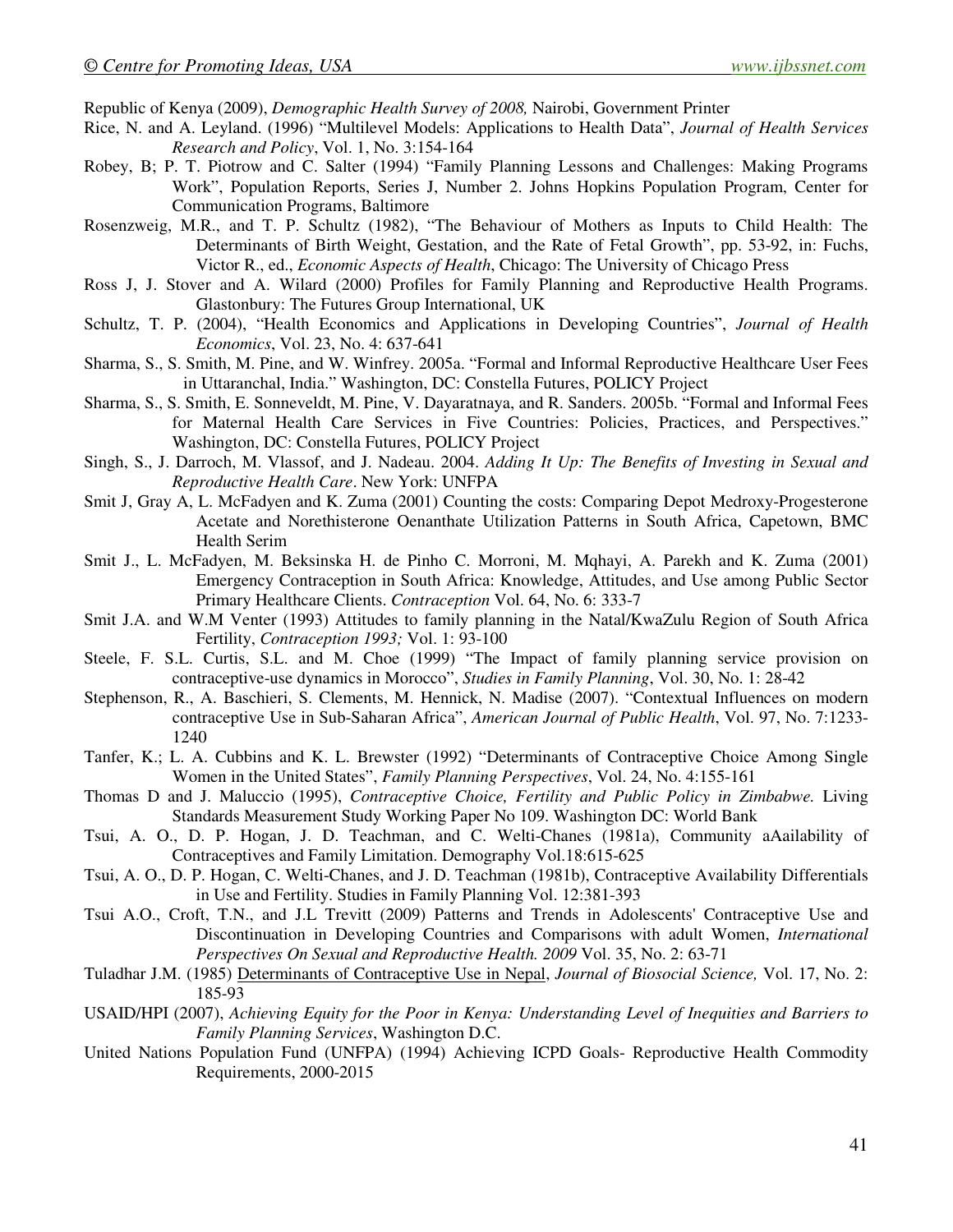United Nations Population Fund (UNFPA). 2004. *State of World Population Report 2004—The Cairo Consensus at 10: Population, Reproductive Health, and the Global Effort to End Poverty.* New York: UNFPA

United Nations Population Fund (UNFPA) (2005)*, Reducing Poverty and Achieving the Millennium Development Goals: Arguments for Investing in Reproductive Health and Rights.* New York: UNFPA

Varea, G., Crognier, E., Bley, D. Boetsch, G., P. Baudot, A. Baali, and M.K. Hilali (1996) Determinants of contraceptive use in Morocco: Stopping Behaviour in Traditional Populations, *Journal of Biosocial Science,* 1996, Vol. 28, 1-13

Varian H. R. A. (2002), *Intermediate Microeconomics: A Modern Approach*, 6<sup>th</sup> Edition, USA, Norton

Vera, F., L. Grace, and B. Arwen (2006), Factors Affecting Vasectomy Acceptability in the Kigoma Region of Tanzania, E & R Study #5, Tanzania

Wawire, N.H.W. (2006), Determinants of Tax Revenue in Kenya, PhD Dissertation, Kenyatta University, Nairobi

Westaway M.S, H.P. Chabalala and E. Viljoen (1997) Contraceptive usage and reasons for method-switching and discontinuation *S. Africa Medical Journal 1997;* Vol. 87, No. 11: 1551-2

Westoff C and A. Cross (2006). *The Stall in the Fertility Transition in Kenya*, DHS Analytical Studies No. 9, Calverton, Maryland, ORC Macro

WFS (1977), *Kenya Fertility Survey*, Office of Population Research, Princeton University

Wood K, J. Maepa and R. Jewkes (1997) Blood blockages and Scolding Nurses in the Northern Province. HST Update 1997; Vol. 27: 4-5

Wooldridge, J. M. (2000a), Introductory Econometrics: A Modern Approach. Cincinnati, OH: South-Western

World Bank (1984), *Family Planning Service World Development Report,* Chapter 7, Oxford, Oxford University Press

World Bank (1993), *World Development Report 1993: Investing in Health*, New York: Oxford University Press

World Bank (2003), *World Development Report 2004: Making Services Work for Poor People*, Washington, DC: World Bank

World Health Organization (2005), *World Health Report 2005*, Geneva: World Health Organization

#### **Appendix 1**

#### **Table A3: Pairwise Correlation Matrix for Explanatory Variables**

|              | Mstat Price |       | Pappr    | Age   | Lchild   | Quality  | know     |          | Proxity DChild Peduc Relign |       |          | Wedu  | Friend   | Incm  |
|--------------|-------------|-------|----------|-------|----------|----------|----------|----------|-----------------------------|-------|----------|-------|----------|-------|
| <b>MStat</b> | 1           |       |          |       |          |          |          |          |                             |       |          |       |          |       |
| Price        | 0.058       | 1.000 |          |       |          |          |          |          |                             |       |          |       |          |       |
| Pappr        | 0.248       | 0.482 | 1.000    |       |          |          |          |          |                             |       |          |       |          |       |
| Age          | 0.354       | 0.077 | 0.060    | 1.000 |          |          |          |          |                             |       |          |       |          |       |
| LChild       | 0.449       | 0.045 | 0.120    | 0.639 | 1.000    |          |          |          |                             |       |          |       |          |       |
| Quality      | 0.044       | 0.102 | 0.153    | 0.050 | $-0.073$ | 1.000    |          |          |                             |       |          |       |          |       |
| know         | 0.057       | 0.051 | 0.599    | 0.060 | $-0.114$ | 0.186    | 1.000    |          |                             |       |          |       |          |       |
| Proxity      | 0.041       | 0.601 | $-0.205$ | 0.102 | 0.139    | $-0.052$ | $-0.091$ | 1.000    |                             |       |          |       |          |       |
| DChild       | 0.045       | 0.060 | $-0.130$ | 0.162 | $-0.109$ | $-0.021$ | 0.038    | $-0.050$ | 1.000                       |       |          |       |          |       |
| Peduc        | 0.498       | 0.079 | 0.231    | 0.178 | 0.301    | $-0.036$ | $-0.012$ | $-0.025$ | $-0.095$                    | 1.000 |          |       |          |       |
| Relign       | 0.019       | 0.063 | 0.057    | 0.034 | $-0.043$ | $-0.015$ | 0.001    | $-0.137$ | 0.028                       | 0.071 | 1.000    |       |          |       |
| Weduc        | 0.005       | 0.002 | 0.059    | 0.034 | $-0.037$ | 0.015    | $-0.008$ | 0.063    | $-0.041$                    | 0.198 | $-0.013$ | 1.000 |          |       |
| Frind        | 0.041       | 0.220 | 0.248    | 0.021 | $-0.040$ | 0.200    | 0.223    | $-0.241$ | 0.066                       | 0.027 | 0.074    | 0.044 | 1.000    |       |
| Incm         | 0.231       | 0.780 | 0.117    | 0.247 | 0.215    | $-0.007$ | $-0.054$ | $-0.002$ | 0.610                       | 0.613 | $-0.052$ | 0.097 | $-0.051$ | 1.000 |